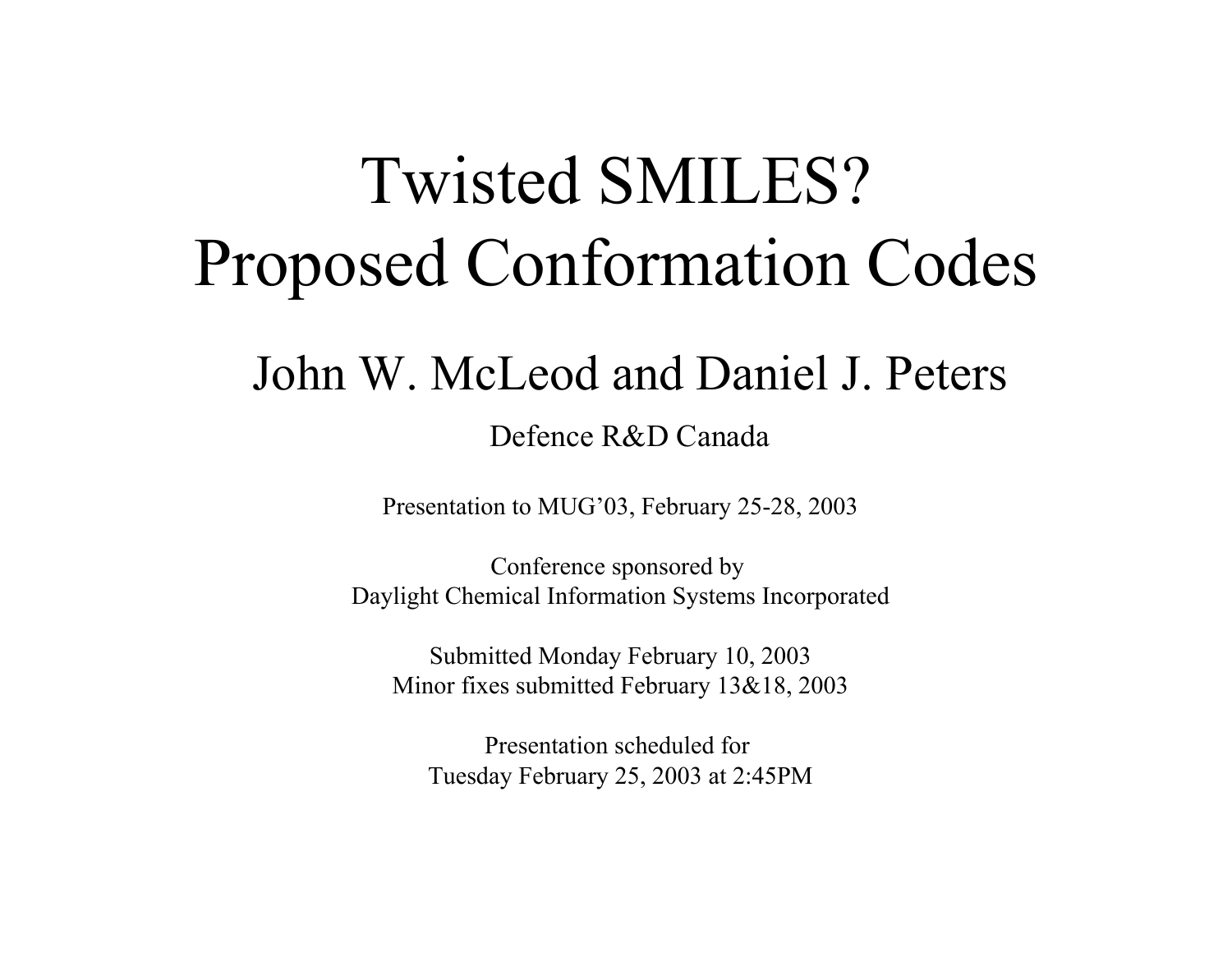## Chemical nomenclature is easy.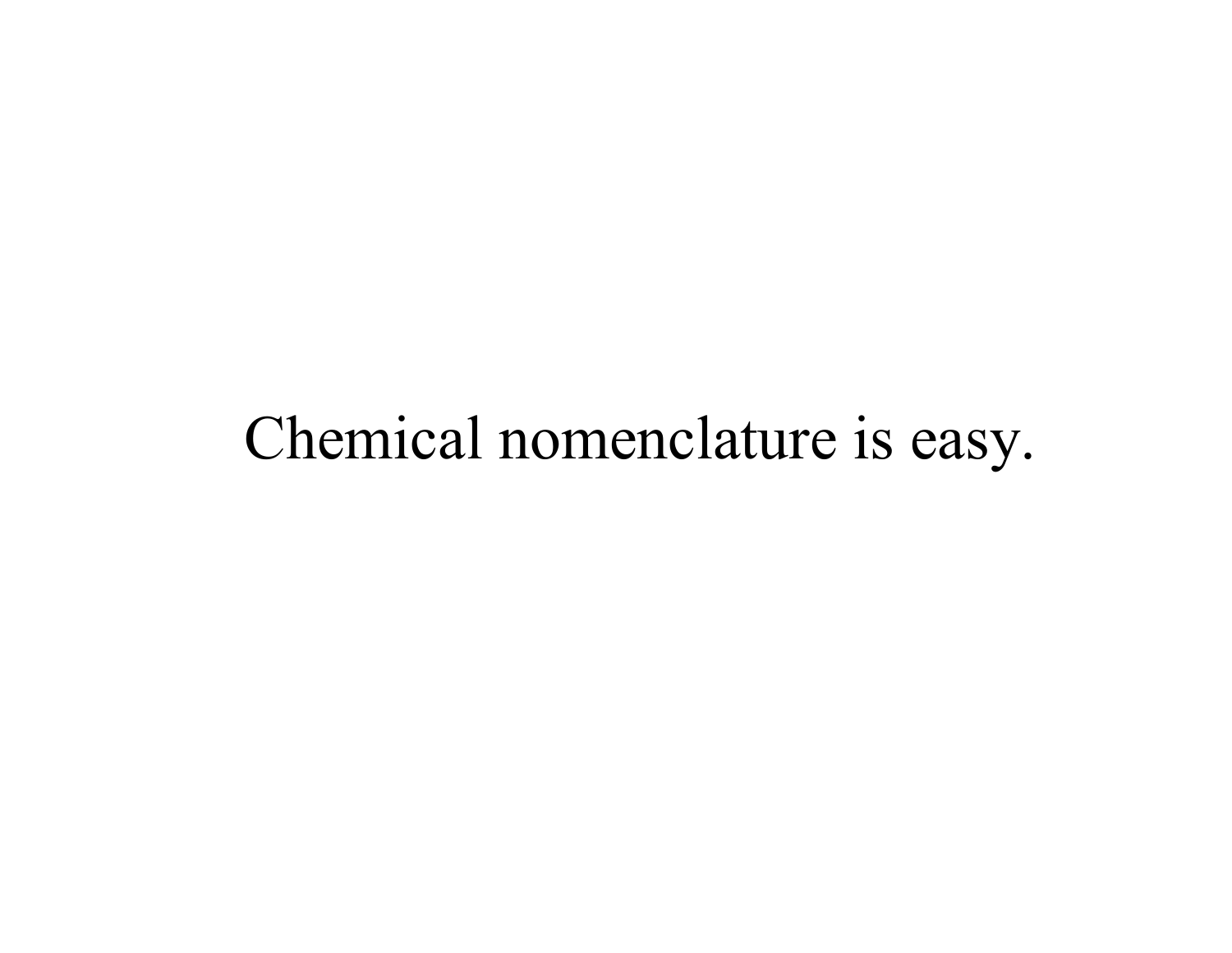Three Steps to Coding a Molecule

- • To specify constitution:
	- Use an atom numbering
- • To specify configuration:
	- –Use cosets
- • To specify conformation:
	- Use dihedral angles

It's that simple.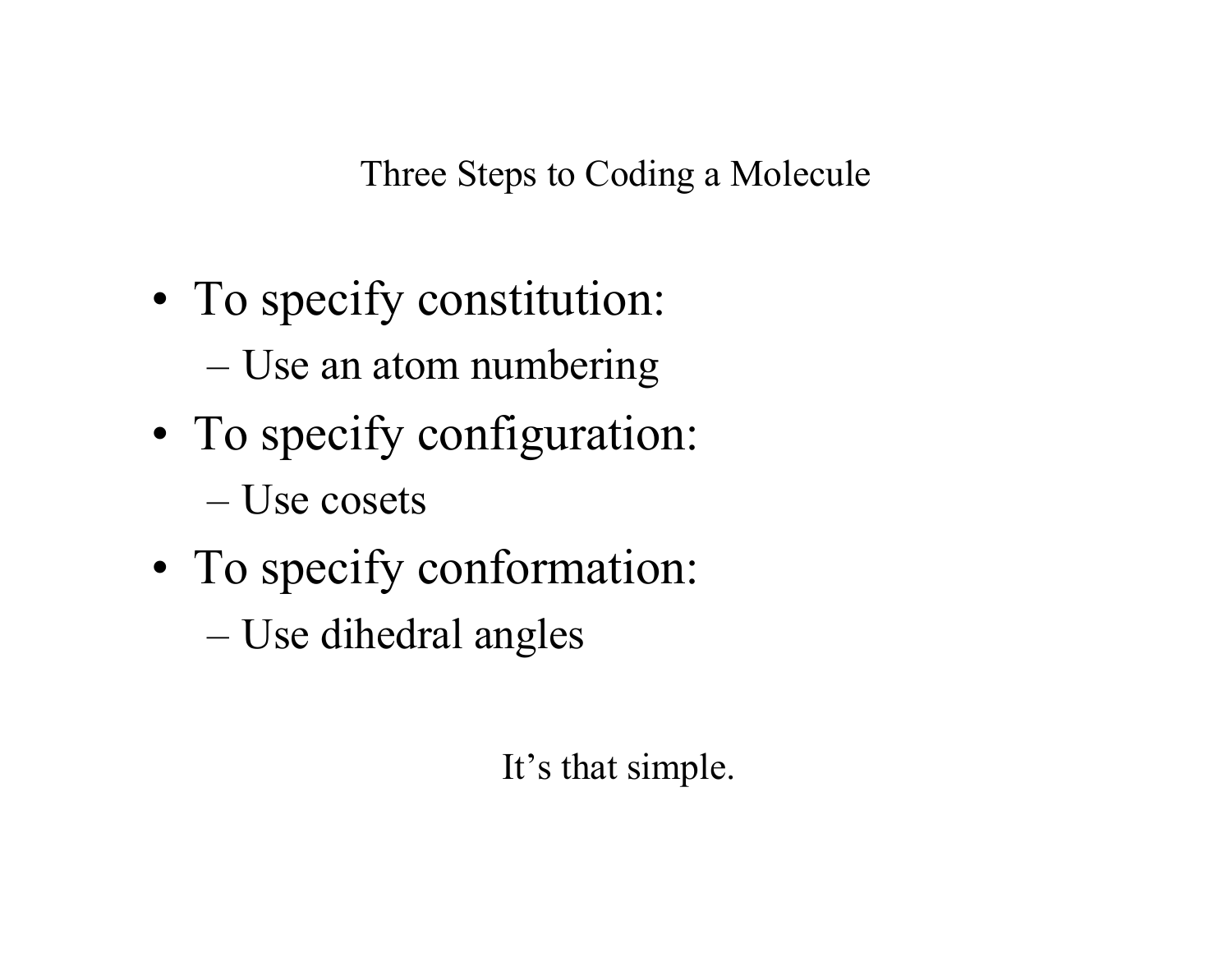Three Steps to Coding a Molecule (continued)

- •Atom order
	- fixes molecule's bond pattern
- Coset
	- fixes atom's neighborhood
- • Dihedral angle
	- fixes bond's double-neighborhood

One implication is strict order: Constitution  $\rightarrow$  Configuration  $\rightarrow$  Conformation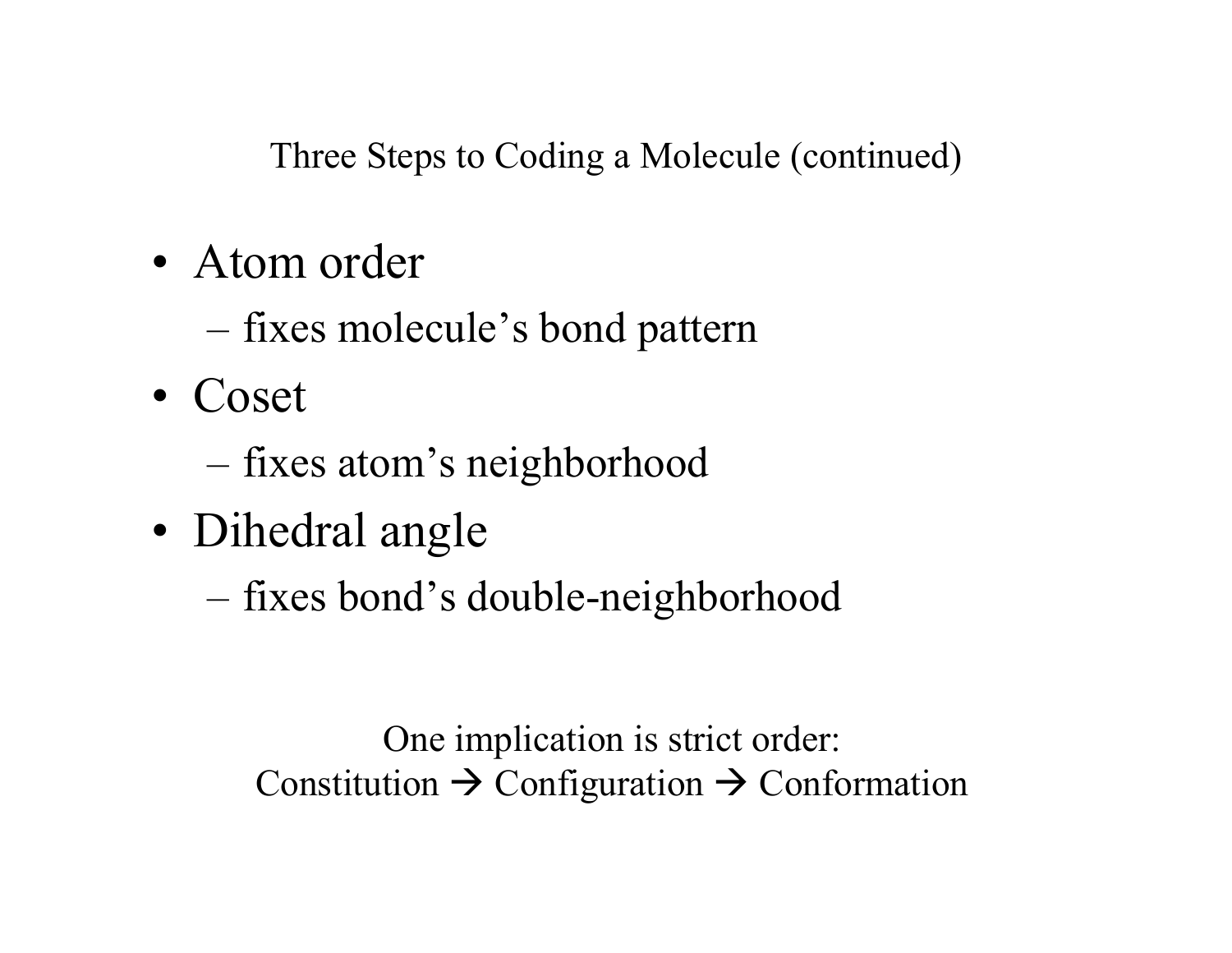#### Basic Limitation ("easy" clarified)

- The "easy" claim refers to chemical nomenclature applied to a valence, graph, model. That is:
	- Structures requiring a molecular orbital description are still problematical; but,
	- –- If you can build a molecule from a modeling kit, you can name it

We didn't say *chemistry* was easy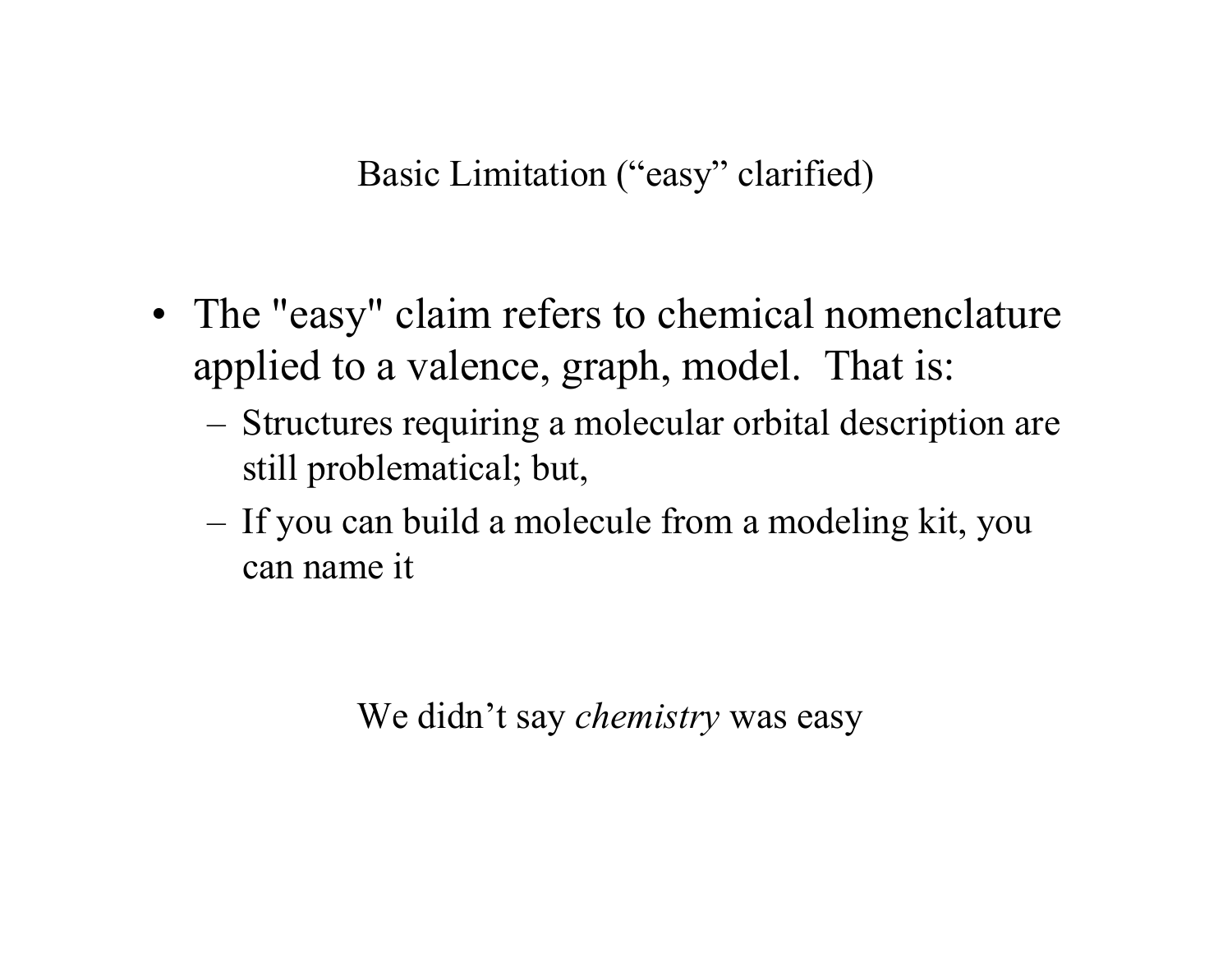#### Atom order fixes molecule's bond pattern

- •• Any practical code for constitution must involve the following two things
	- An explicit or implicit numbering 1,2,..., n of all the atoms in the molecule; and,
	- A representation of the bonds joining the atoms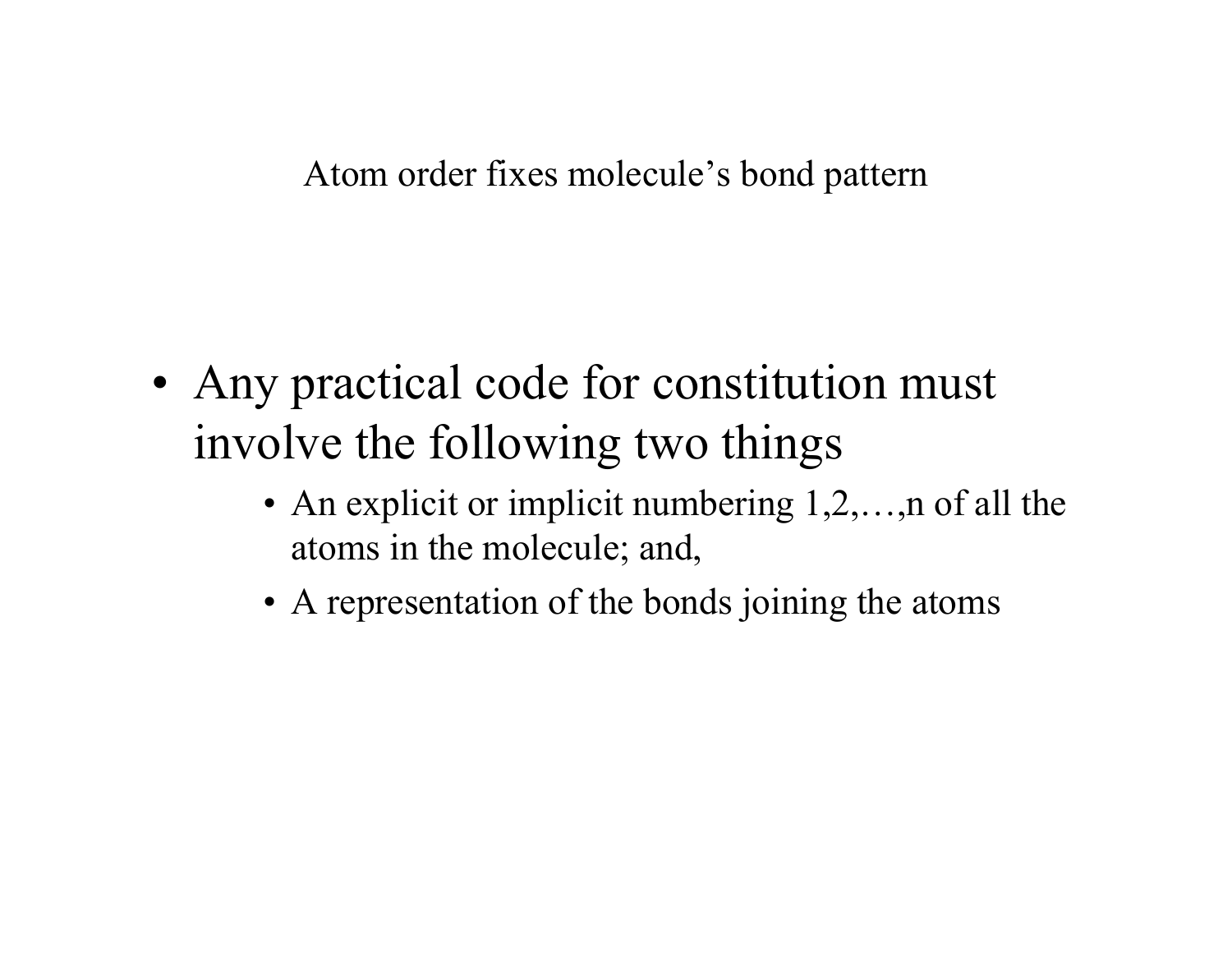Atom order fixes molecule's bond pattern (continued)

- T h e *adjacency matrix* orders the atoms down its main diagonal
- Unintuitive codes result

$$
H^3 \sim 0^2
$$
  $H^4$   $\begin{bmatrix} 0 & 1 & 1 & 0 \\ 1 & 0 & 0 & 1 \\ 1 & 0 & H & 0 \\ 0 & 1 & 0 & H \end{bmatrix}$ 

Possible codes:

O1101O0110H0010H  $\leftarrow$  read the matrix in row major order O2 H 2:2,3/4 Å list atoms-connected-to-first/atoms-connected-to-second …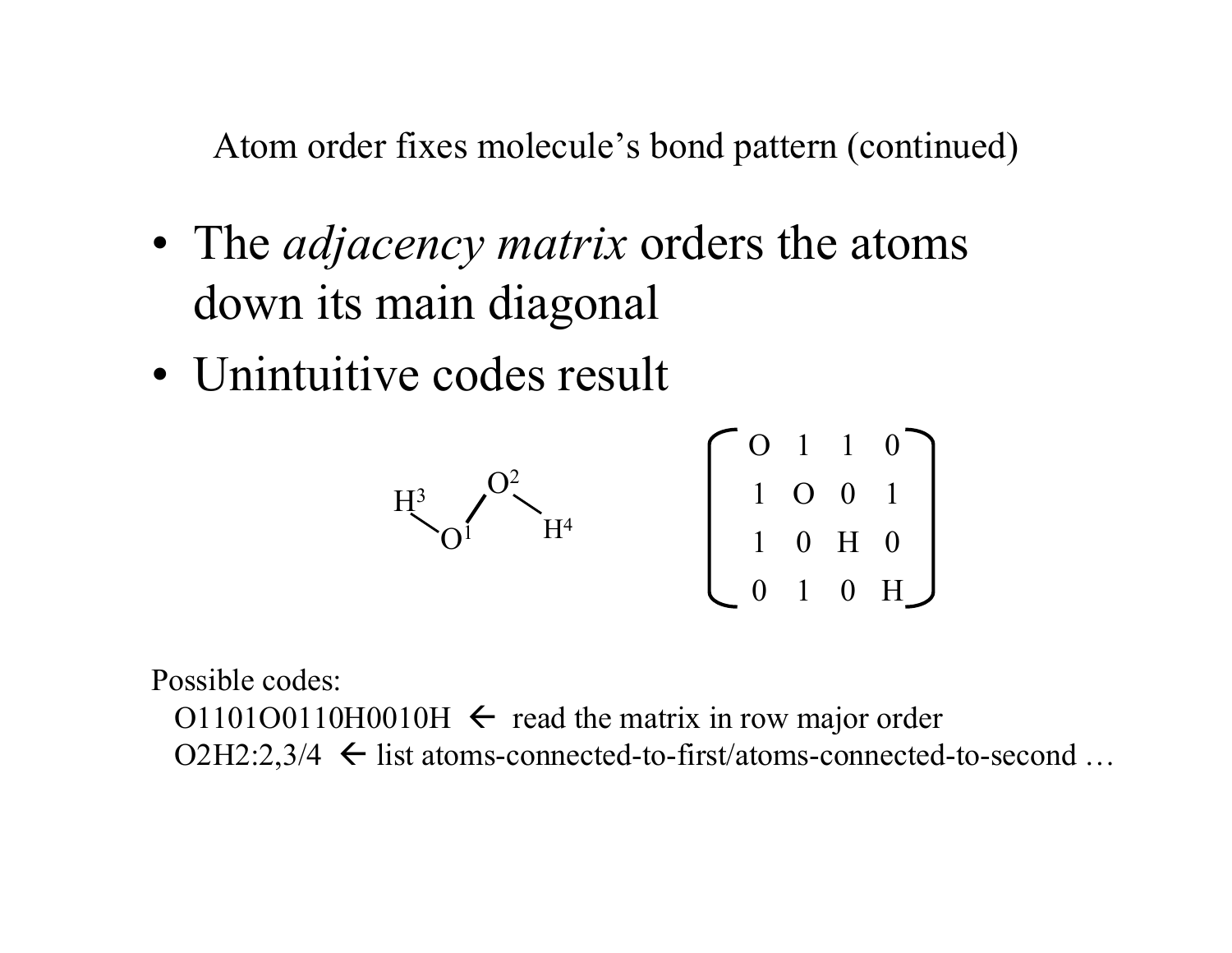Atom order fixes molecule's bond pattern (continued)

- •SMILES orders the atoms from left to right in the linear code
- $\bullet$ This is equivalent to diagonally ordering atoms in a matrix

C12CC(C(C C)C) C(C( C)C1) CC2C 1 2 3 4 5 6 7 8 9 10 11 12 13 14



In fact, there is a natural correspondence: SMILES  $\leftarrow$  > Adjacency Matrix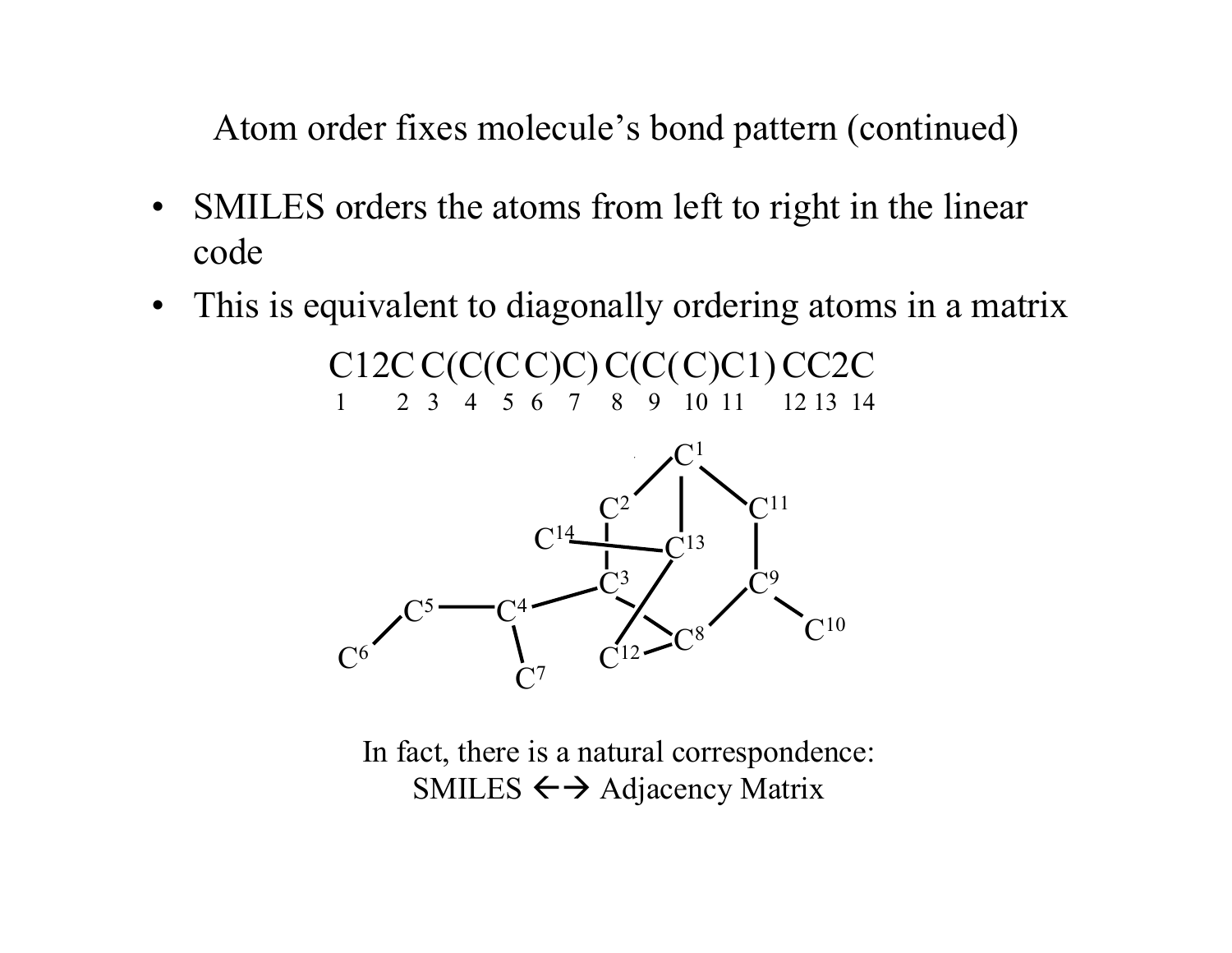Atom order fixes molecule's bond pattern (continued)

• Best SMILES codes use a *spanning tree* from the molecule, laying it out in a Swiss Army Knife pattern



Main path is the "handle"; "tools" fold left to right, each branch announced by a parenthesis. This gives a branch-first, depth-first, left-first walk.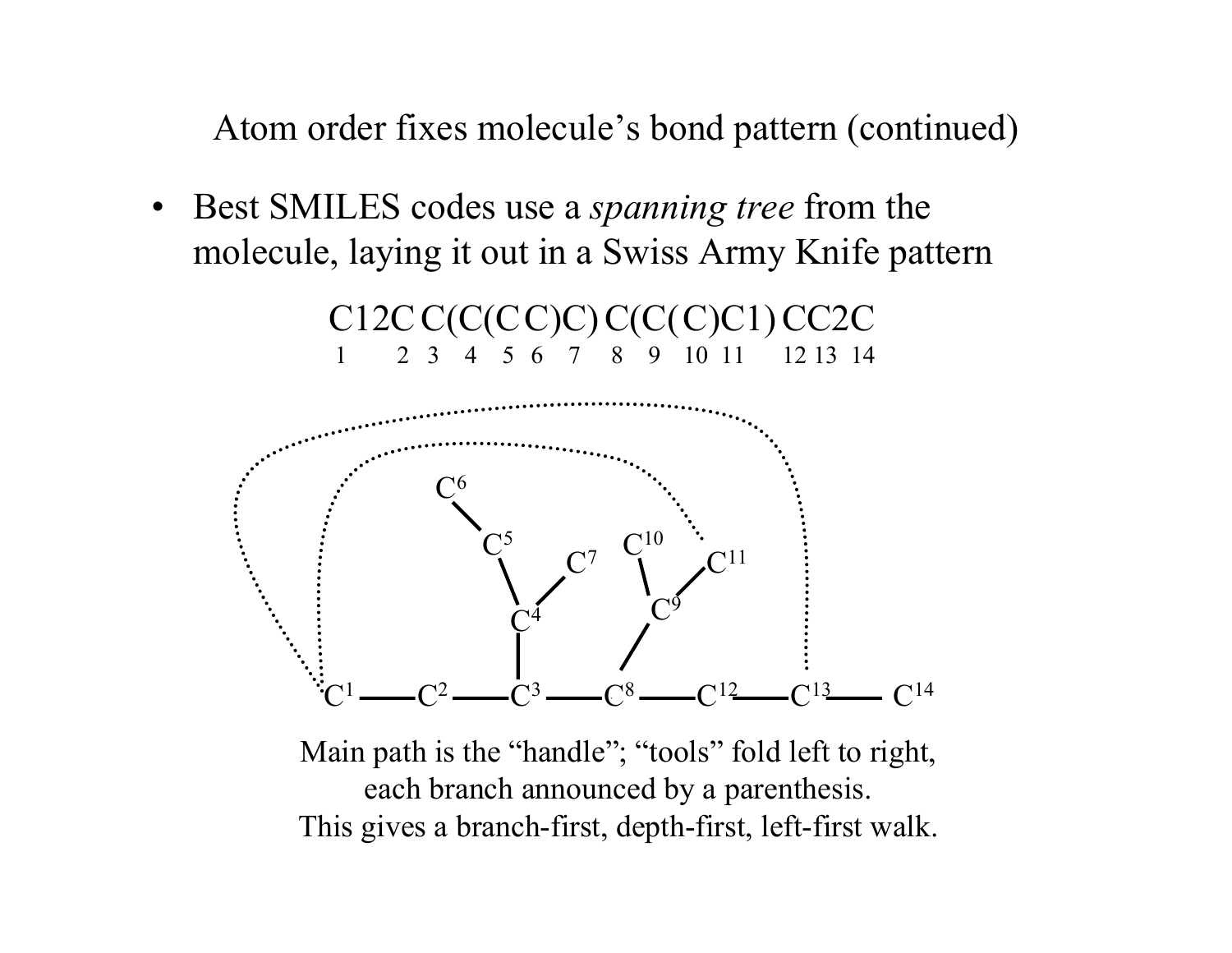Configuration fixes atom's neighborhood

- Configuration
	- Considers each atom's neighborhood
	- Uses constitutional atom order to locally order neighbors (i.e. ligands)
	- Detects distinct geometries for some neighborhoods; central atom then an *asymmetric center*

$$
\begin{array}{ccc}\n & a \\
& \vdots \\
& b\n \end{array}\n \quad \begin{array}{ccc}\n & a \\
& d \\
& b\n \end{array}\n \quad \begin{array}{ccc}\n & a \\
& d \\
& b\n \end{array}\n \quad \begin{array}{ccc}\n & a \\
& d \\
& b\n \end{array}\n \quad \begin{array}{ccc}\n & a \\
& d \\
& b\n \end{array}
$$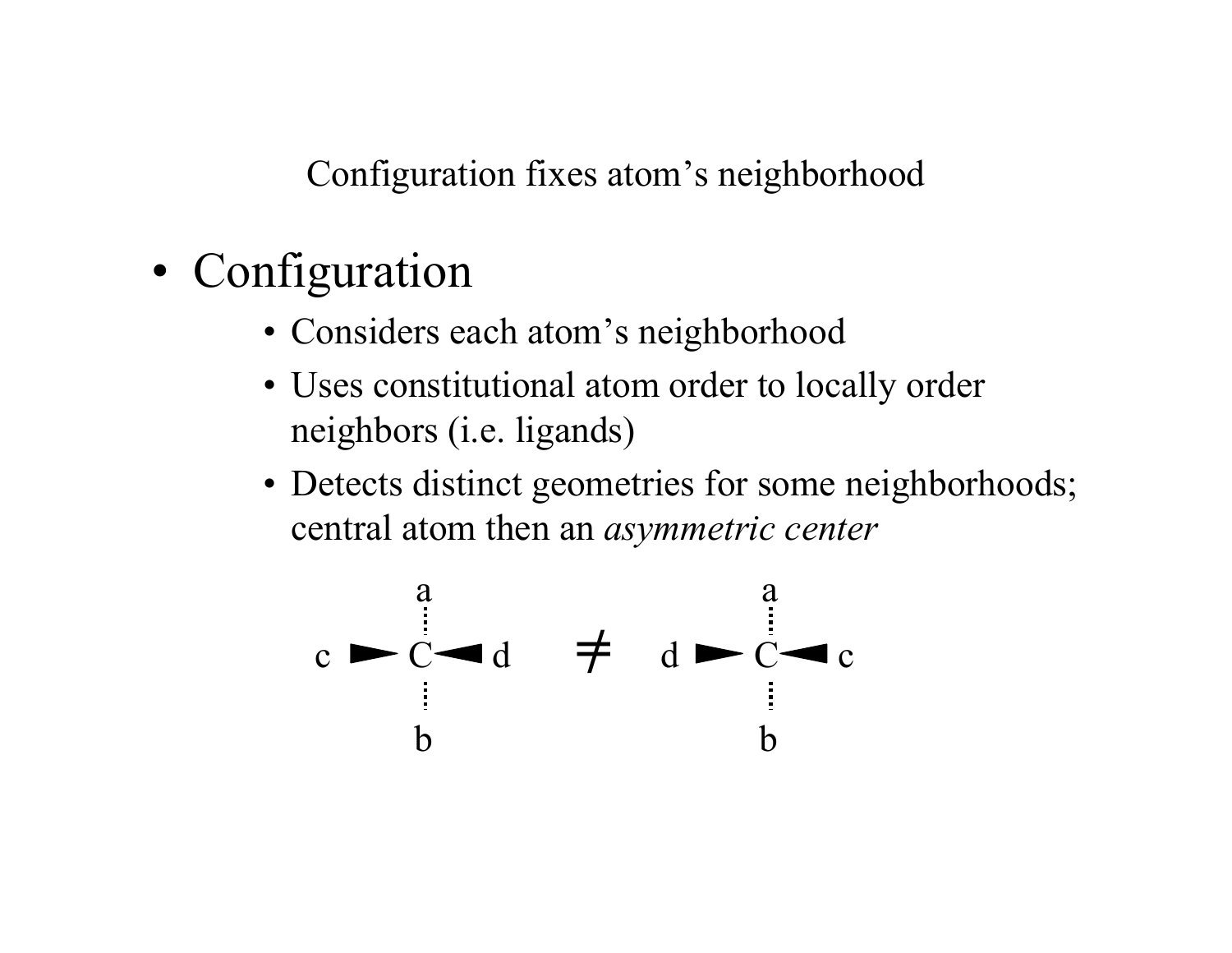Configuration fixes atom's neighborhood (continued)

- Configuration is *not* about
	- Twist around bonds, or
	- Topological priority ordering of ligands, or
	- Clockwise/counter-clockwise sequence of ligands

Today, failure to correctly separate aspects of configuration from those of constitution and conformation is the most important obstacle to progress in chemical nomenclature.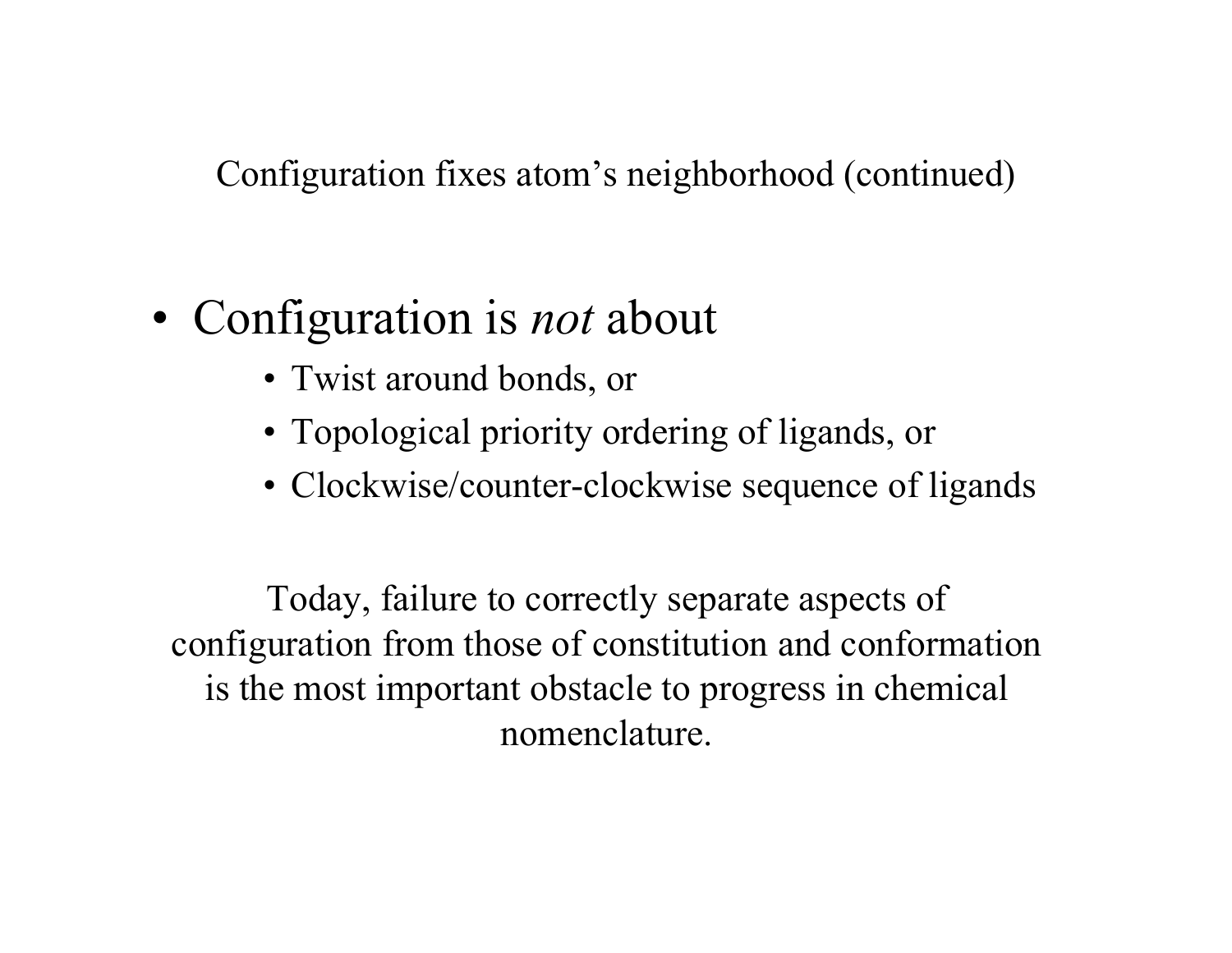Configuration fixes atom's neighborhood (continued)

- $\bullet$ General chiral specification
	- Orders the ligands  $a,b,c,...$  around an atom in accordance with the ordering 1,2,3,… of all the atoms in the molecule



This, and not absolut e priority, is the correct way to order an atom's ligands.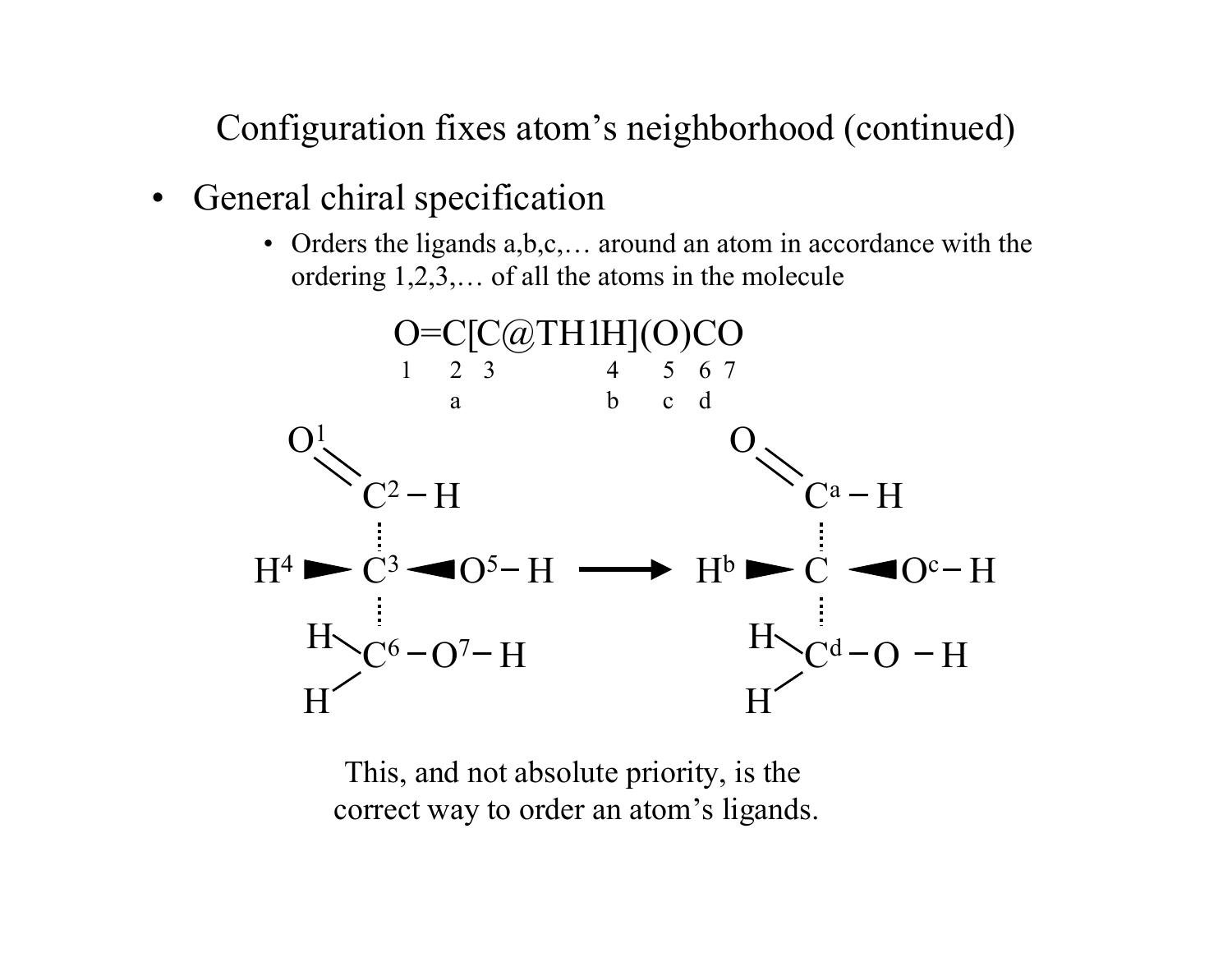Configuration fixes atom's neighborhood (continued)

 $\bullet$ Different cosets correspond to distinct ways of distributing the ordered ligands around asymmetric centers' neighborhoods, interpreted as geometric figures

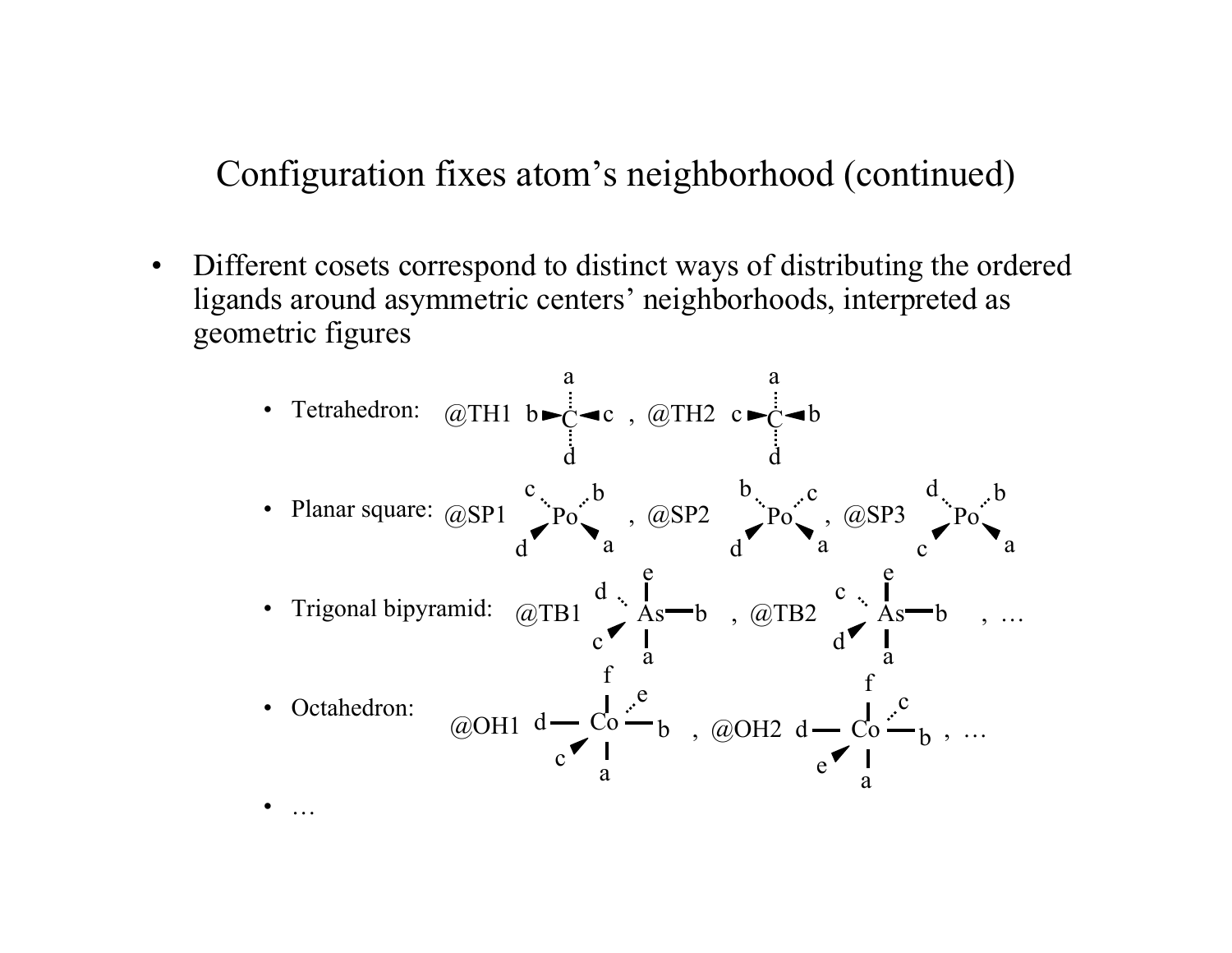#### Configuration (summary)

• General Chiral Specification is a complete, mathematically sound, solution to the configuration coding problem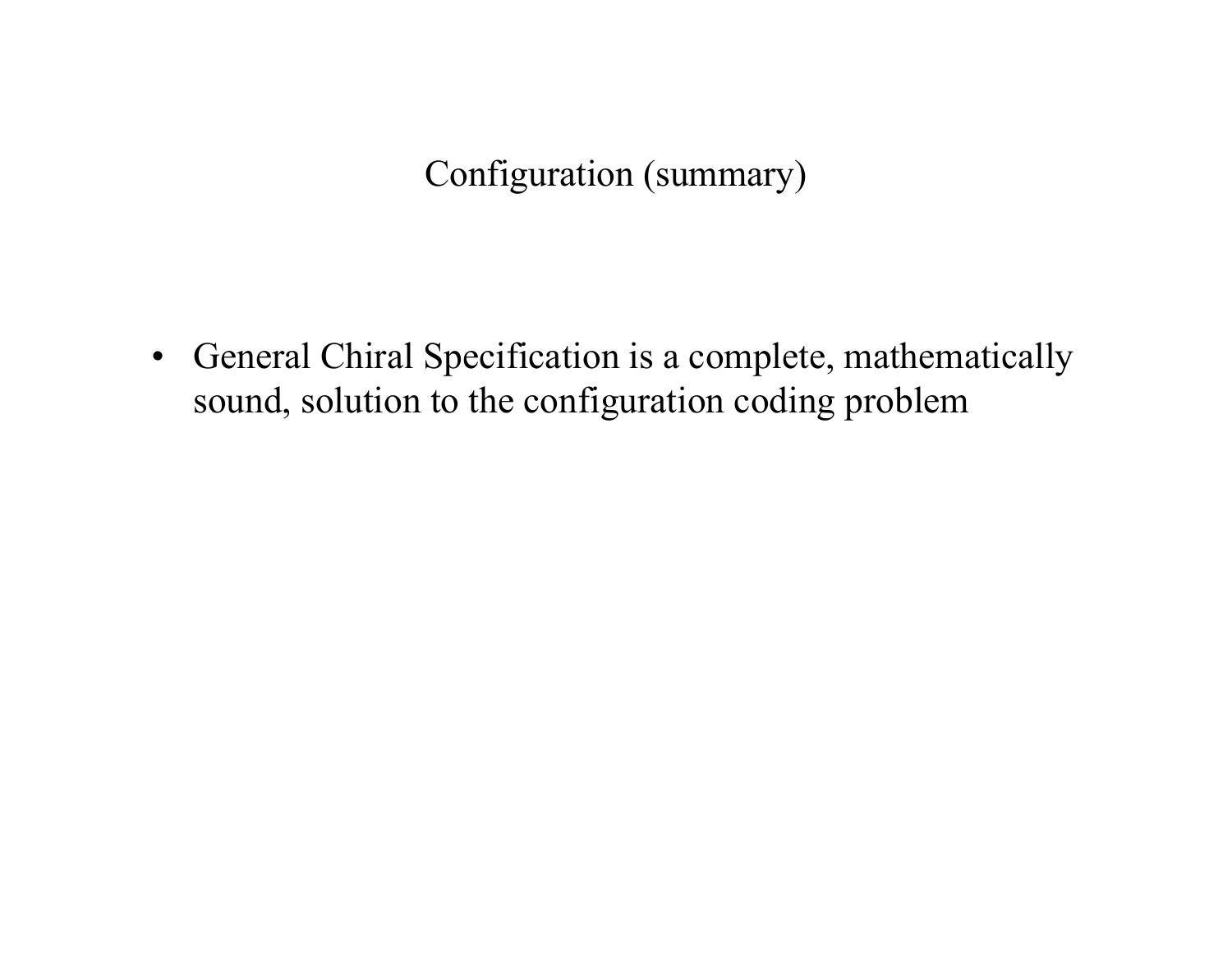#### Configuration and stereo numbers

- $\bullet$ General Chiral Specification fulfills the promise of stereo numbers
	- Alfred P. Feldman (1959): interprets @TH? cosets as bits, concatenates these into binary *stereo numb ers*
	- James G. Nourse (1979): *configuration symmetry group* resolves reduced chirality for @TH? stereo numbers
	- McLeod (1976, 1986): complete mathematical theory for cosetbased configuration codes (references next screen)
	- SMILES (1988): Extension to all possible @XX? cosets, complete integration into constitution using atom decoration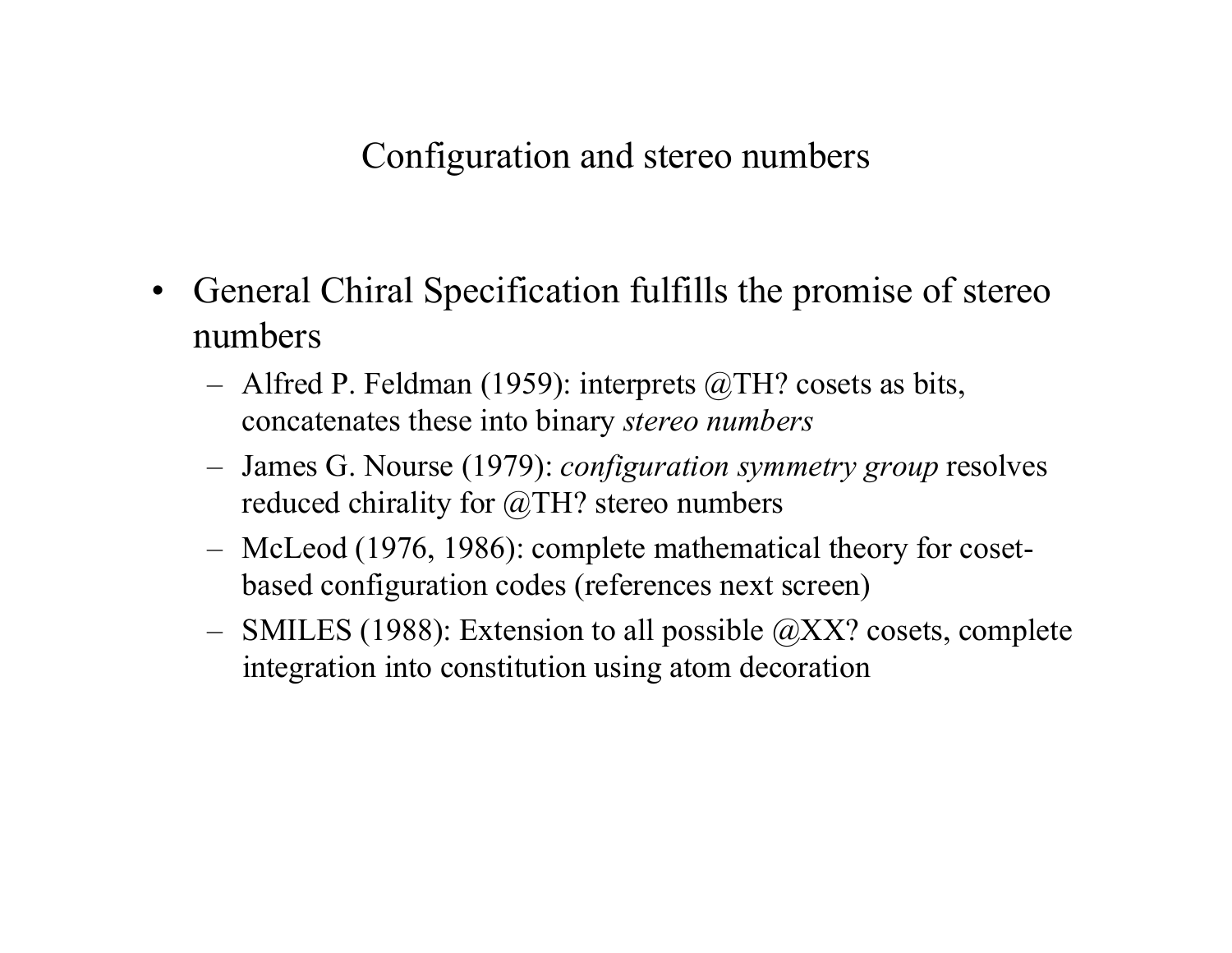#### Configuration and stereo numbers (continued)

- McLeod, John W. "A Graph Theoretic Model for Configurational Isomerism". Thesis B.Sc.(Honours, Mathematics), Acadia University, Wolfville, Nova Scotia, Canada, April 1, 1976.
	- The complete theory from an uncompromisingly mathematical viewpoint
- McLeod, John W. "Stereo Numbers, Cosets, and the Configuration Symmetry Group". J. Chem. Inf. Comput. Sci. 1986, **26**; 77-83.
	- This time with pictures!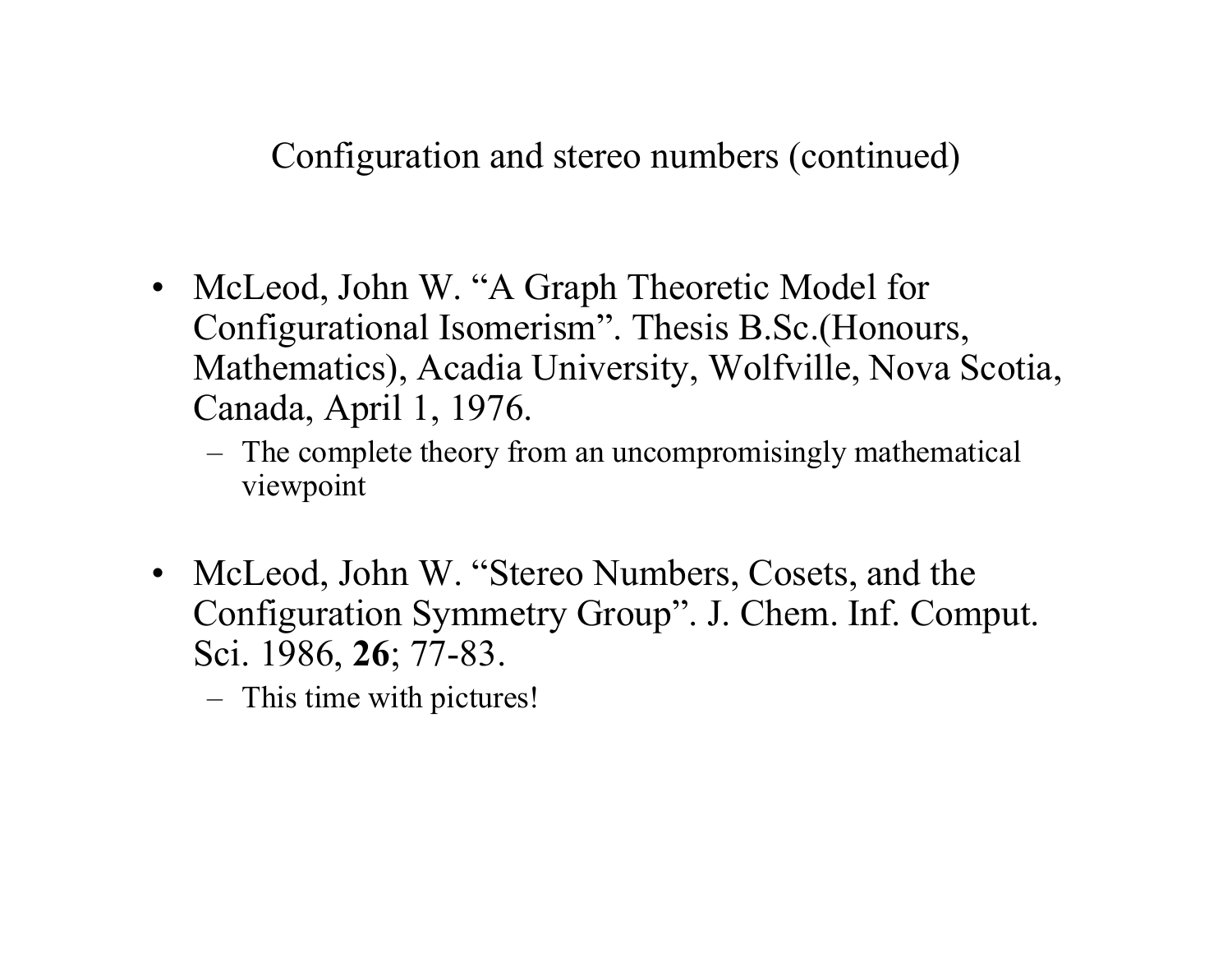Conformation fixes bond's double-neighborhood

- Conformation
	- Considers a bond's double-neighborhood
	- Uses constitutional atom order to locally order ligands of both neighborhoods
	- Uses the neighborhoods' two coset (general chiral specification) codes to identify which ligands are coaxial with the bond
	- Measures the dihedral angle between the first noncoaxial ligands of the two neighborhoods
	- Assigns this dihedral angle to the bond as a conformation code

All of this is illustrated on the next slide.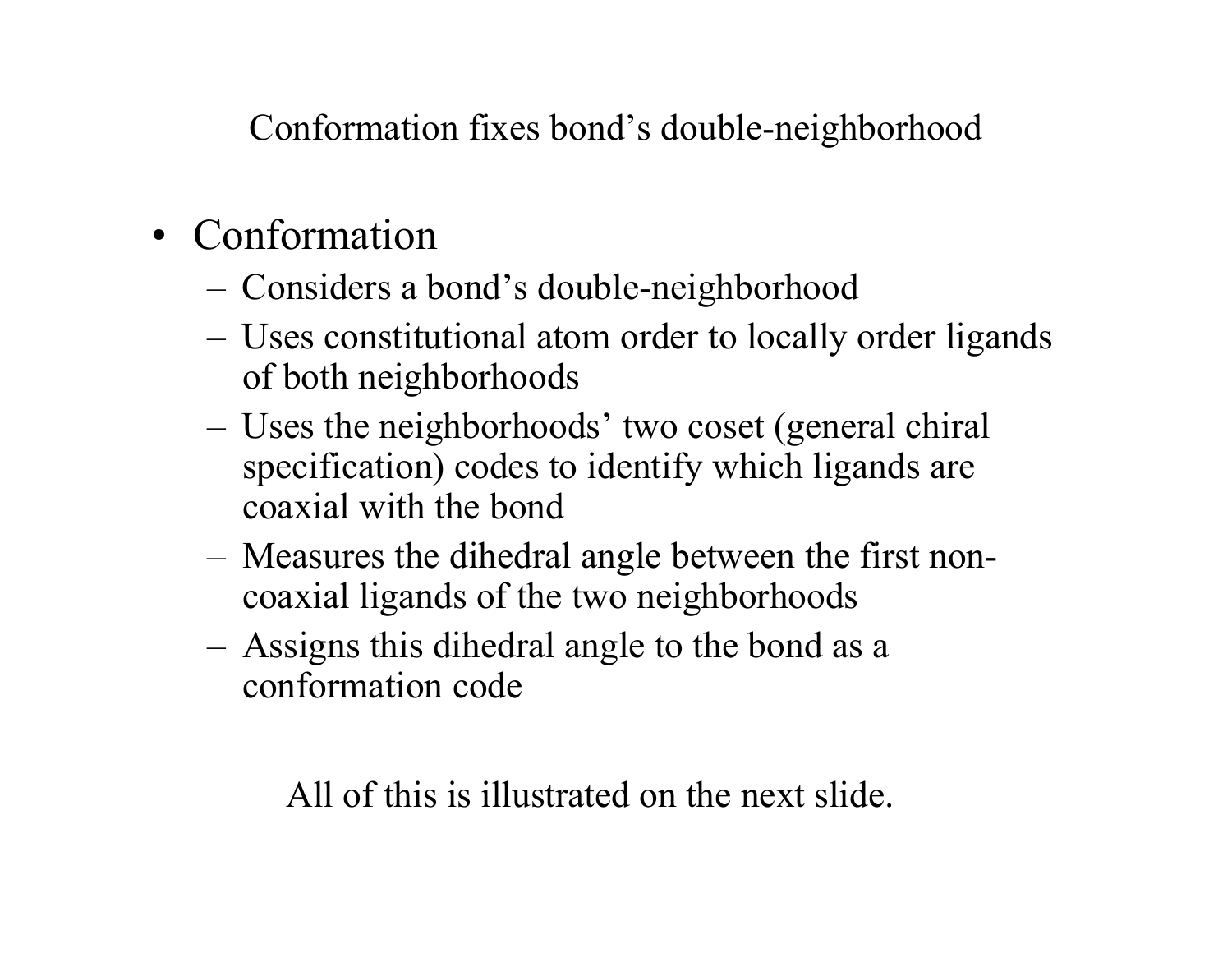Conformation fixes bond's double-neighborhood (continued)

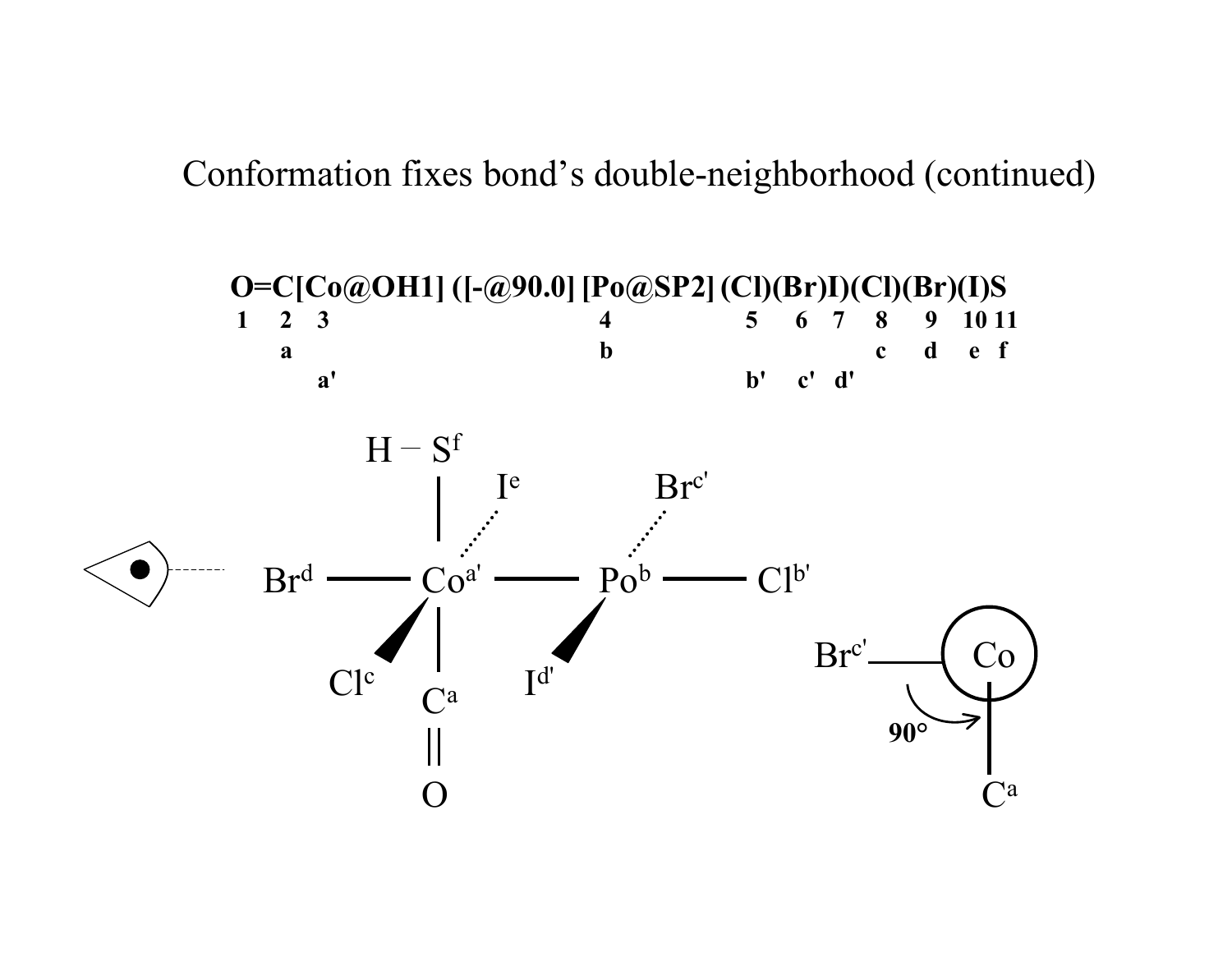Conformation fixes bond's double-neighborhood (continued)

- $\bullet$ Interpretation of previous slide
	- Double neighborhood of Co-Po bond is Co's neighborhood plus Po's neighborhood
	- SMILES-order generates a,b,c,d,e,f order for Co's ligands and <sup>a</sup>',b',c',d' order for Po's
	- Co's ligand b, the Po, is coaxial with the bond since it is attached to it; so ligand d, the Br, is coaxial too since ligands b and d are opposed in  $@OH1$ ; so ligand a, the C, is the first non-axial ligand of Co
	- Po's ligand a', the Co, is attached to the bond and ligand b', the Cl, is opposed to it in  $(\partial S)P2$ ; so ligand c', the Br is the first non-axial ligand of Po
	- Replacement syntax [-@90.0] for the Co-Po bond means that t he dihedral angle from Br (far) counter-clockwise to C (near) is 90 degrees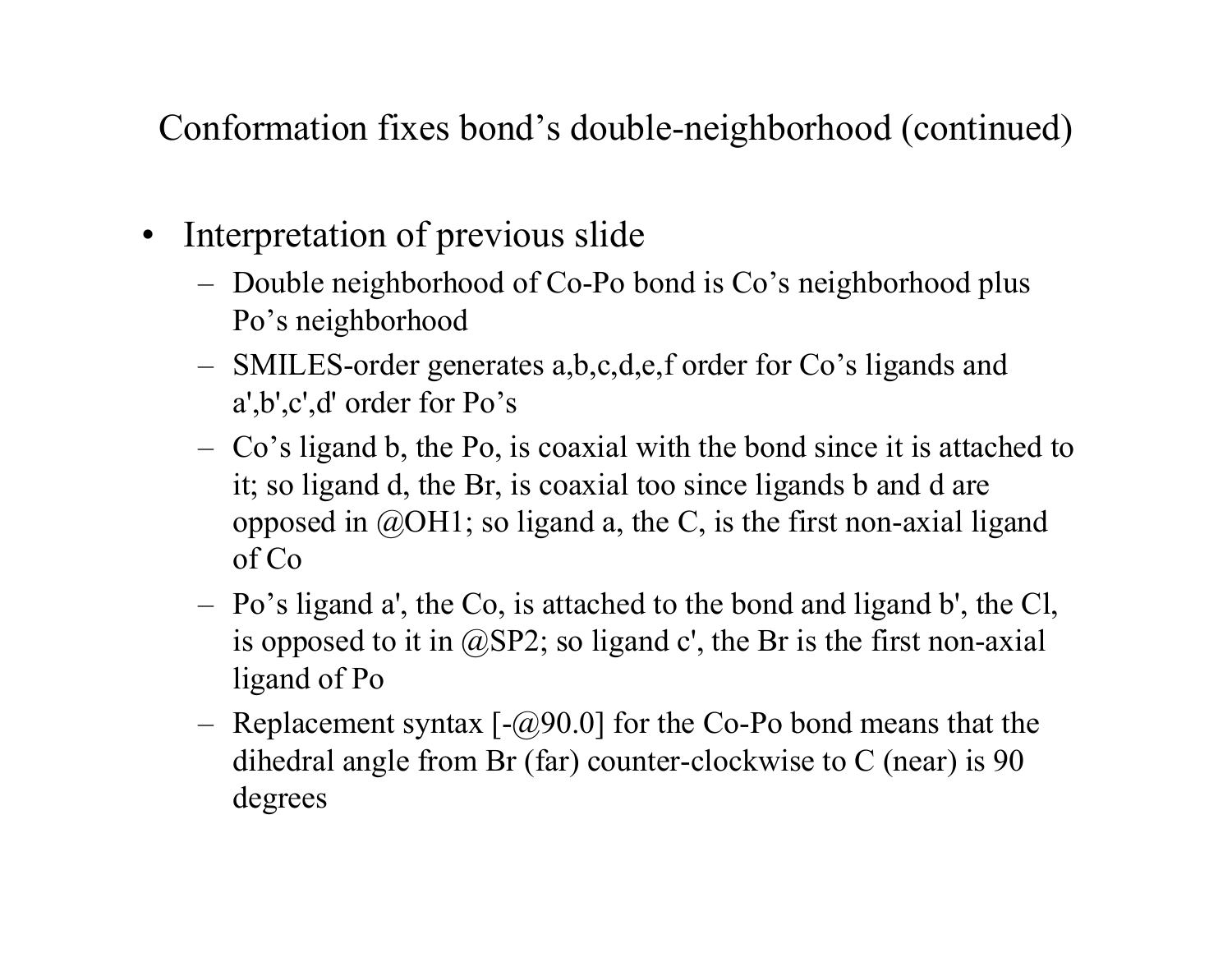#### Conformation fixes bond's double-neighborhood (continued)

## Phew!

That last sequence simply demonstrated that a local conformation strategy (analogous to that of SMILES for local configuration) naturally yields pairs of knobs we can use to twist the Tinker-toy around its sticks

We now address the problem of decorating the bonds with their dihedral angle codes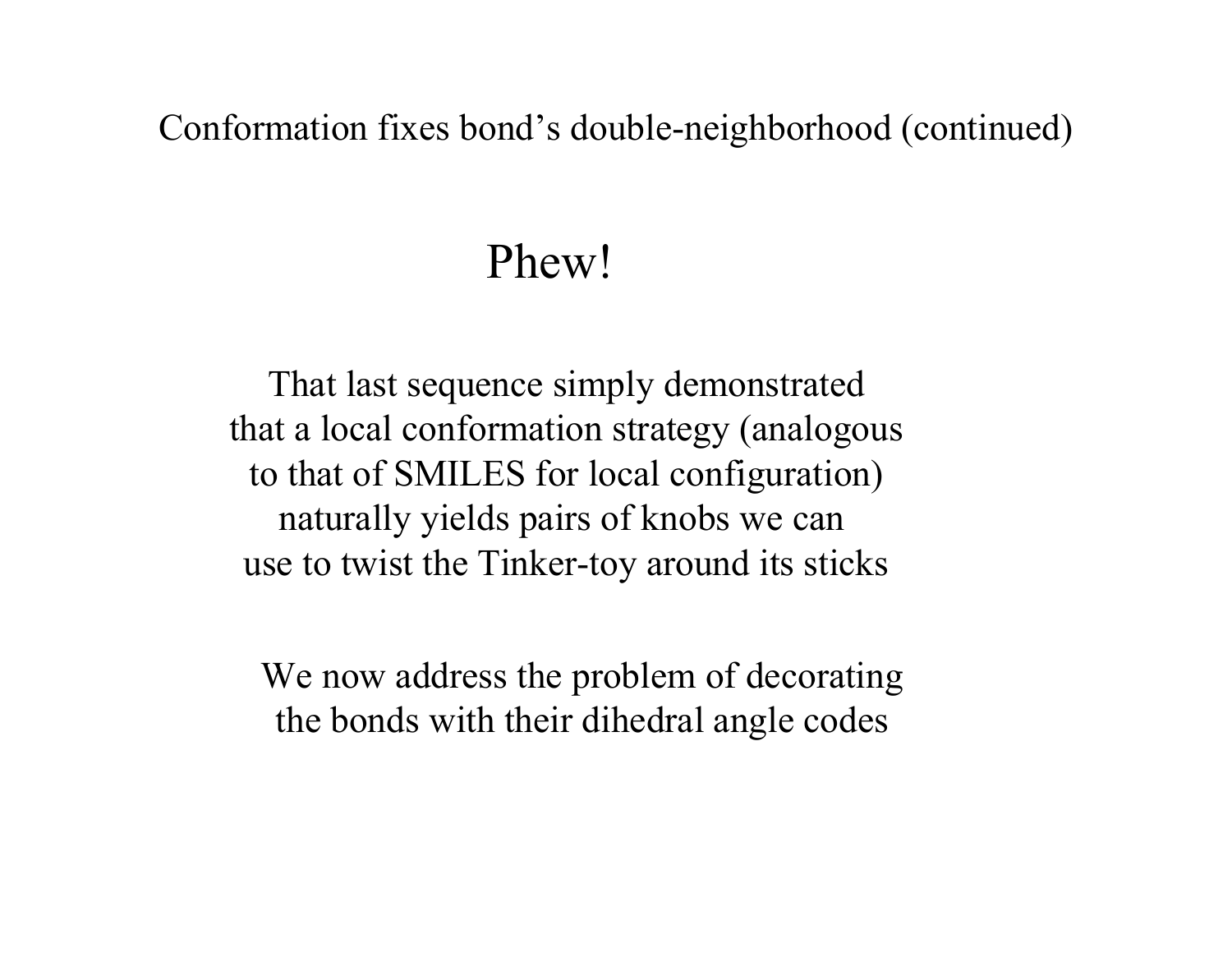Conformation code syntax

• Syntax for conformation code (no actual spaces)

<bond symbol> becomes  $\lceil$  < bond symbol>  $\lceil \omega \rceil$  < dihedral angle indicator>  $\lceil$ <dihedral angle indicator> becomes one of … <continuous dihedral angle>, or <discrete dihedral angle> <continuous dihedral angle> Real valued degrees: 0.0 < **x** < 360.0 <discrete angle indicator> Duodecimal integer valued circle-divisions in [0,1,…,9,A,B] or variation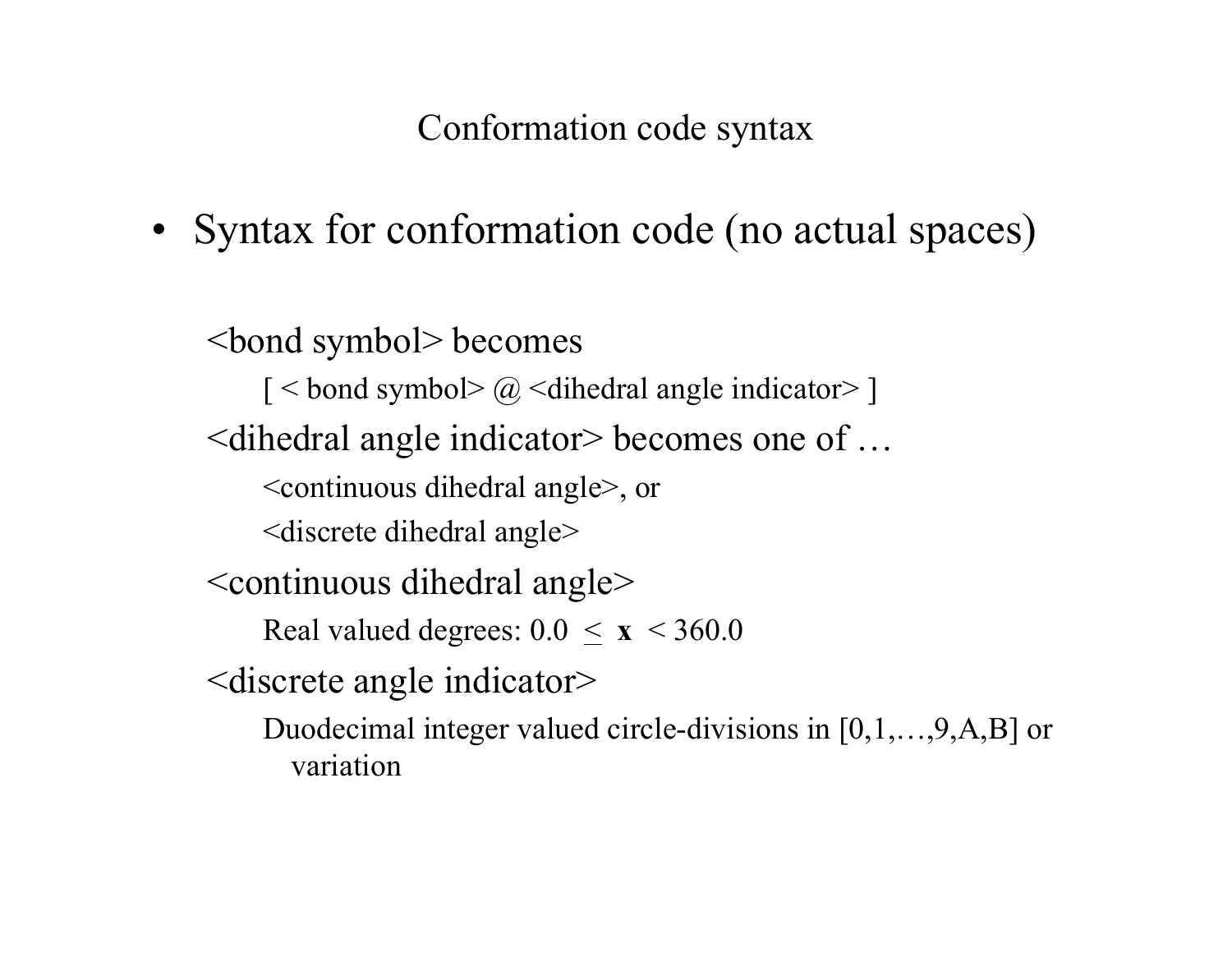#### Conformation code semantics (continuous):



Dihedral angle for  $O^2$ -  $O^3$  bond is 120.0 degrees counter-clockwise from far ligand to near ligand

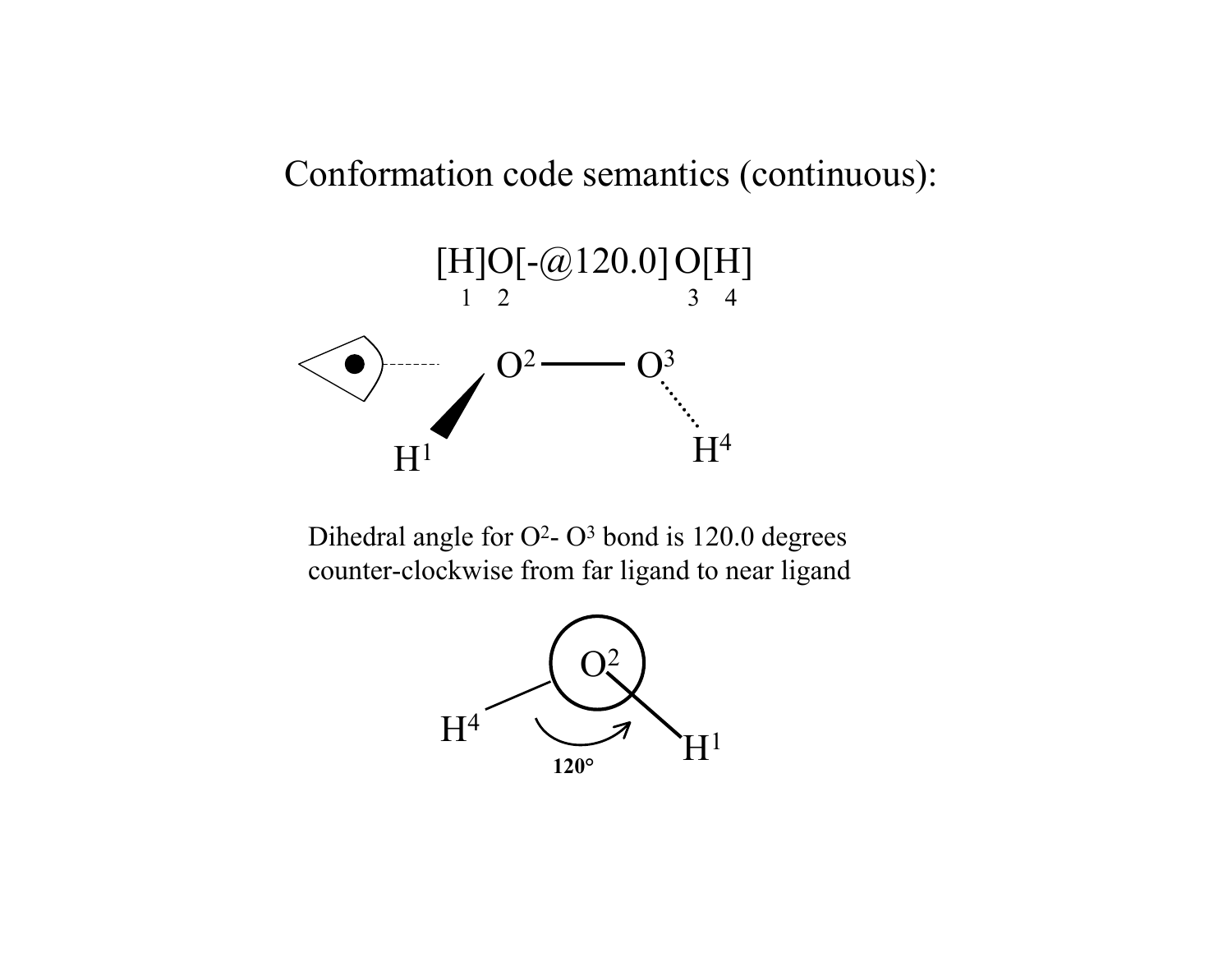Conformation code semantics (continuous, continued)



Place far ligand "up", then measure 120.0° counter-clockwise to near ligand. Equivalently, place near ligand "up", then Measure 120.0° clockwise to far ligand. We call this thing a "bearing" at our day jobs.

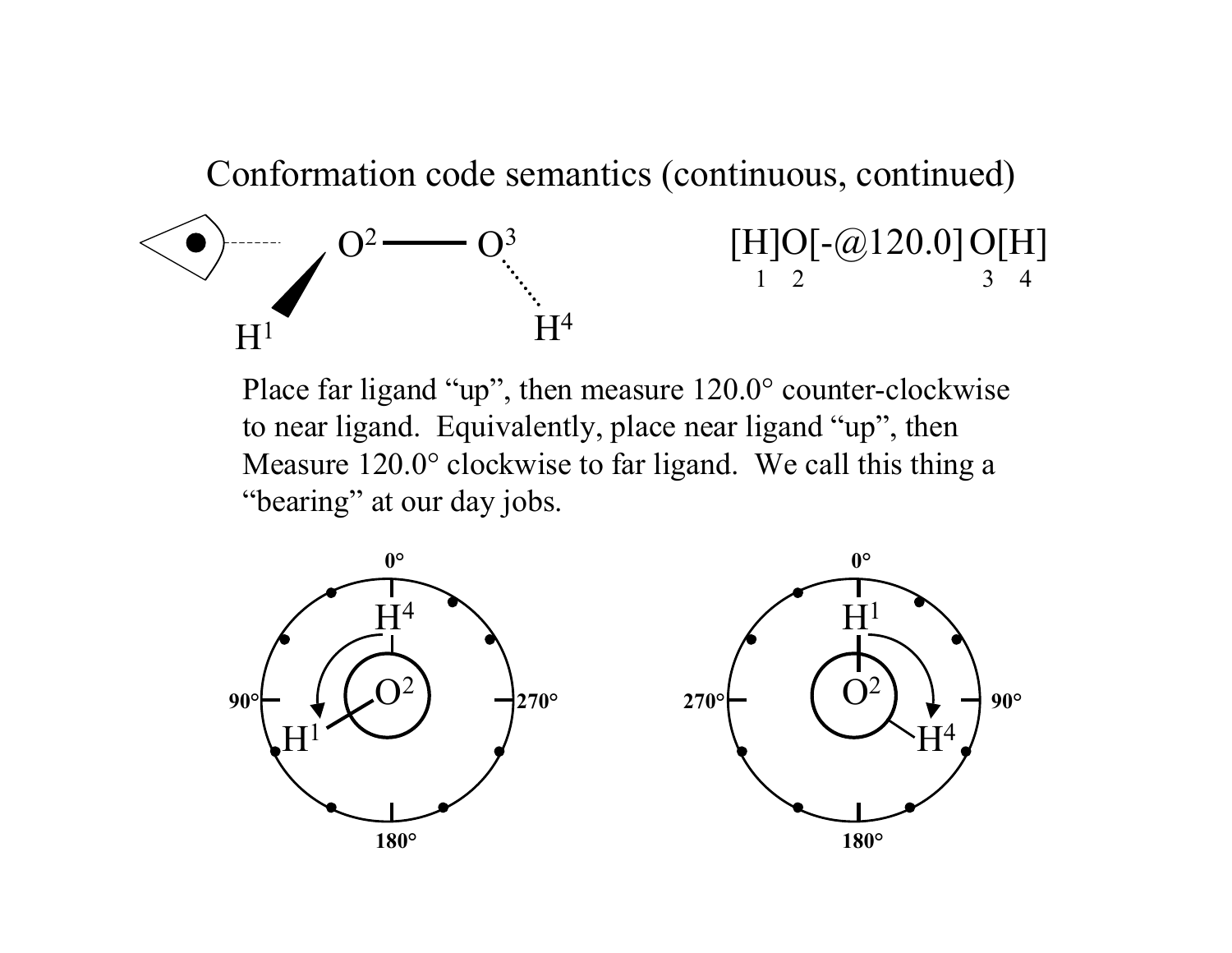Conformation code semantics (continuous, continued)

- The "far ligand counter-clockwise to near ligand" interpretation respects the counter-clockwise sense of " $\widehat{a}$ "
- The equivalent "near ligand clockwise to far ligand" interpretation corresponds to most standard dihedral angle definitions in chemistry
- We use the first "official" definition to avoid having to use " $(\mathcal{Q}(\mathcal{Q})$ "; work with the second definition to preserve an intuitive clock analogy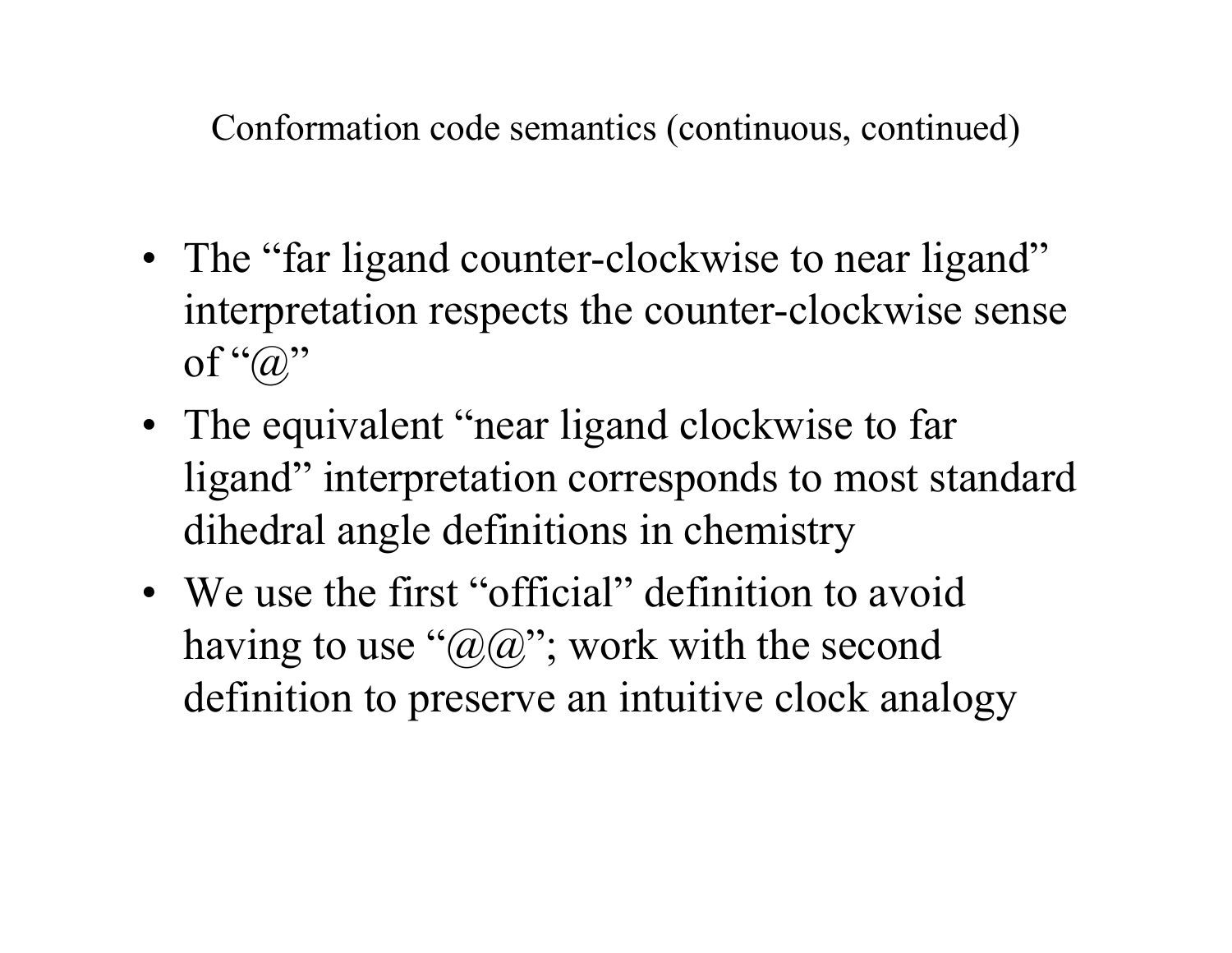





120.0 degrees or 4 O'clock "bond time"

300.0 degrees or 10 O'clock "bond time"

Duodecimal (or "Dozenal") numbers divide the circle twelve times (every 30.0 degrees)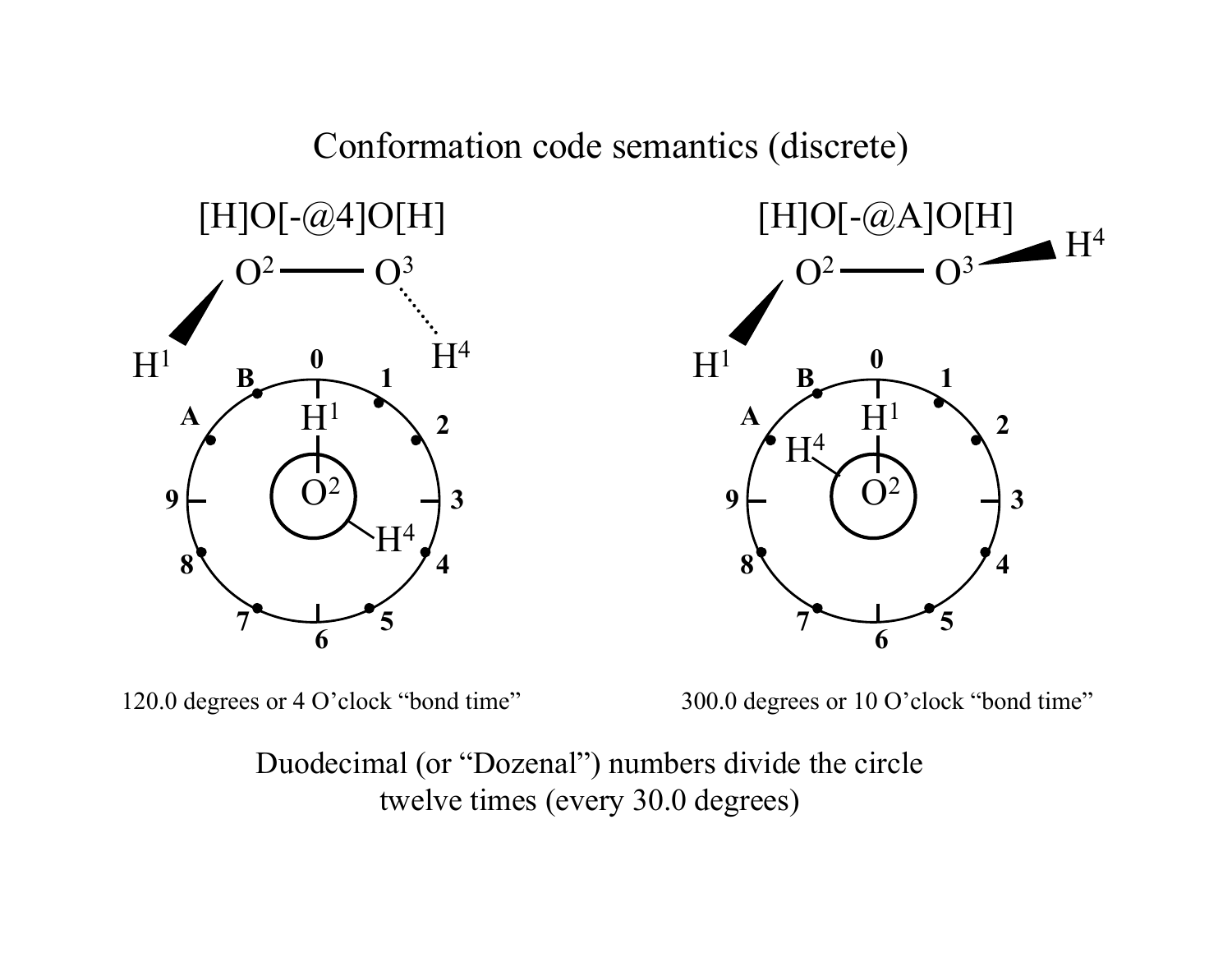

15.0 degrees or 12:30 O'clock "bond time"

232.5 degrees or 7:45 O'clock "bond time"

The "+" suffix stands for 7.5 degrees or "15 minutes of additional bond time". This system divides the circle forty-eight times (every 7.5 degrees).

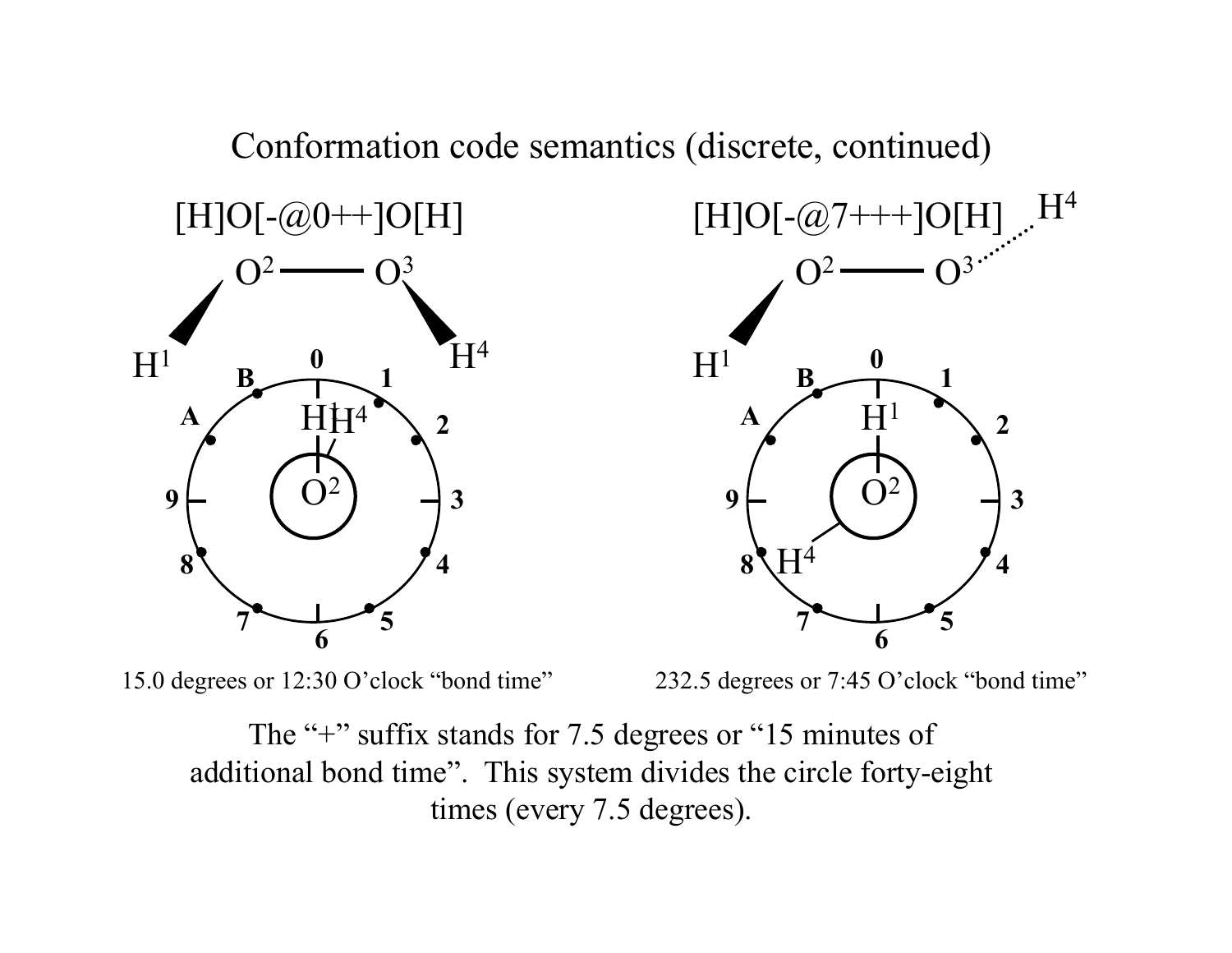

332.5 degrees or 11:05 O'clock "bond time" 55.0 degrees or 1:50 O'clock "bond time"

Two duodecimal digits separated by a colon could divide the circle 144 times (every 2.5 degrees). Various scheme s of discretization might be used.



Conformation code semantics (discrete, continued)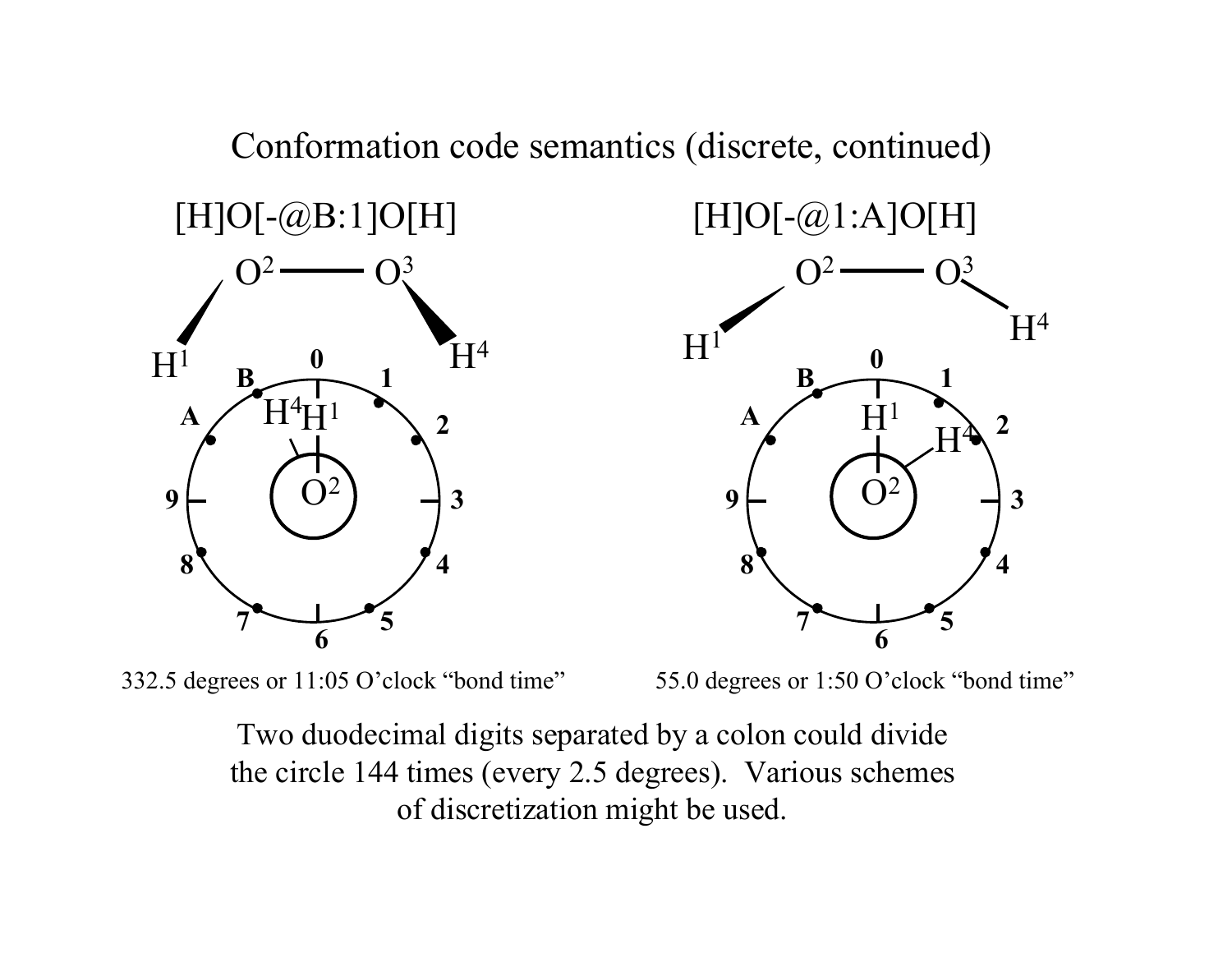#### Frozen bond conformation

•Isomerism determined by twists around bonds, even frozen bonds, can and should be coded as conformation









Note: only the sum of dihedral angles values matters in a straight chain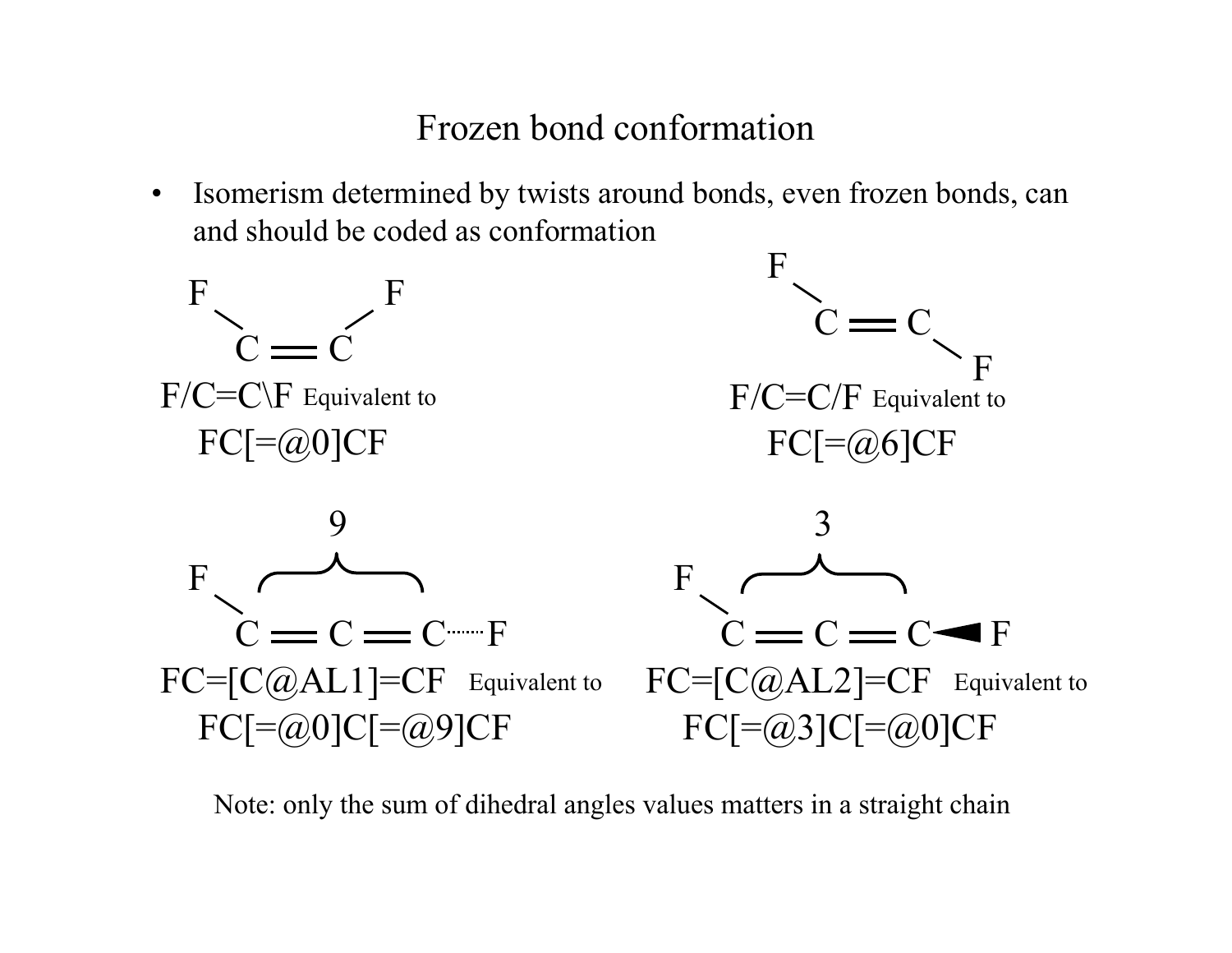#### Unstrained ring conformation

- • Unstrained structures, including rings, usually feature dihedral angles of a half, quarter, or third of the circle
- •So simple duodecimal codes dividing the circle twelve times are often sufficient

C[-@2]1[-@A]C[-@0]C[-@2]C[-@A]C[-@0]C1  $C^1 \setminus A$  and  $2 \setminus C$ 4 $C^1 \sim 300^\circ$  60<sup>o</sup> 2 $\mathrm{C}^3$  $C^6$  -  $C^5$ A 2**60°**  $\mathrm{C}^2$  $\mathrm{C}^3$  $C^6$  -  $C^5$ **300° 60°**  $\pmb{0}$  $\mathrm{C}^2$ ...... cyclo-hexane boat **0°**  $\Omega$ C[-@2]1[-@A]C[-@2]C[-@A]C[-@2]C[-@A]C1  $\mathrm{C}^1$  .  $\mathrm{A}$  $\mathrm{C}^1$  $\, C \,$ 3 $\, C \,$ 5**300°60°60° 300° 300°**cyclo-hexane chair  $\mathrm{C}^4$  $\rm C$ 3 $\, C \,$ 52A $\rm C^6$  $\mathrm{C}^2$ 2 $\frac{2}{\alpha^2}$  **60°**  $\, C \,$ 22  $\, C \,$ 6A $\, C \,$ 4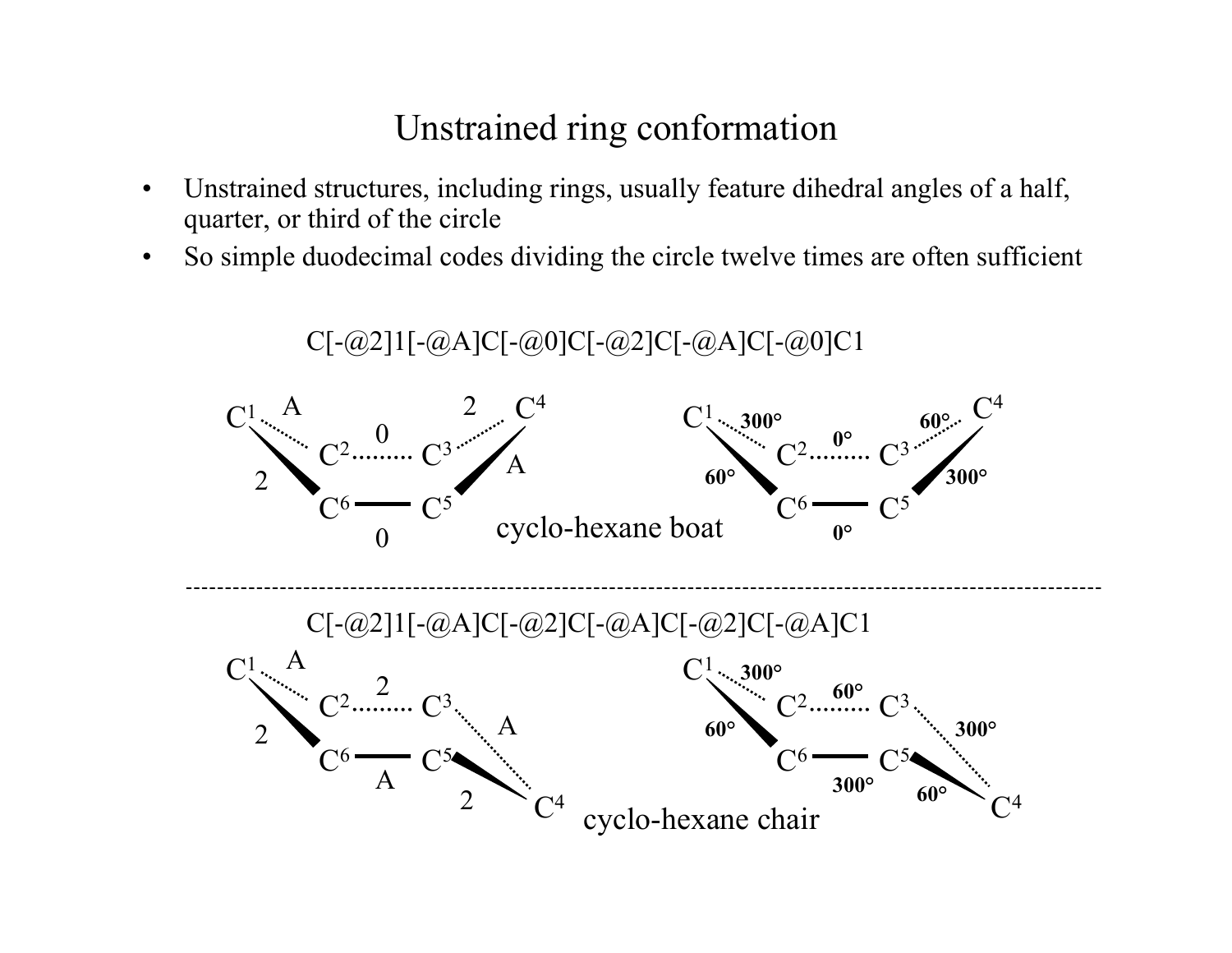#### Strained ring conformation

- •Strained ring structures require real valued angles for complete description
- • Discrete codes can divide the ring more finely, and capture more nuance, at the cost of a longer code

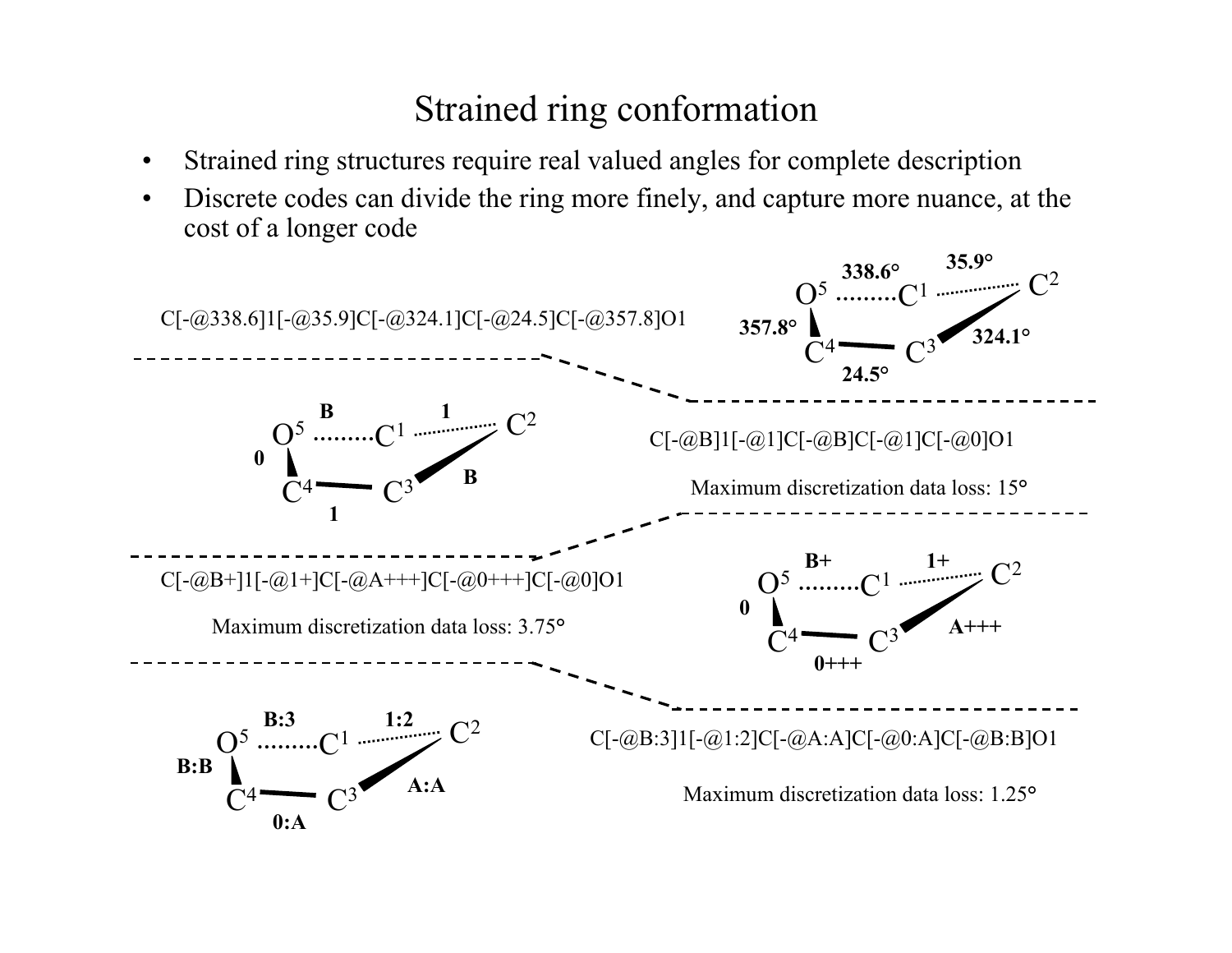### Strain, bond length, and molecular geometry

- Twisted SMILES is already very close to giving us a complete geometric description of a molecule – even when we have strain (e.g. five atom ring on the previous slide)
- An obvious omission is bond lengths.
	- They could be inserted into the expanded bond descriptor, e.g. [- length @ dihedral angle]
	- Alternatively, the bond order plus the atom species will often be enough to specify a length (from a look-up table)
- For purposes of determining how well the codes fix geometry, assume from now on that bond lengths are known.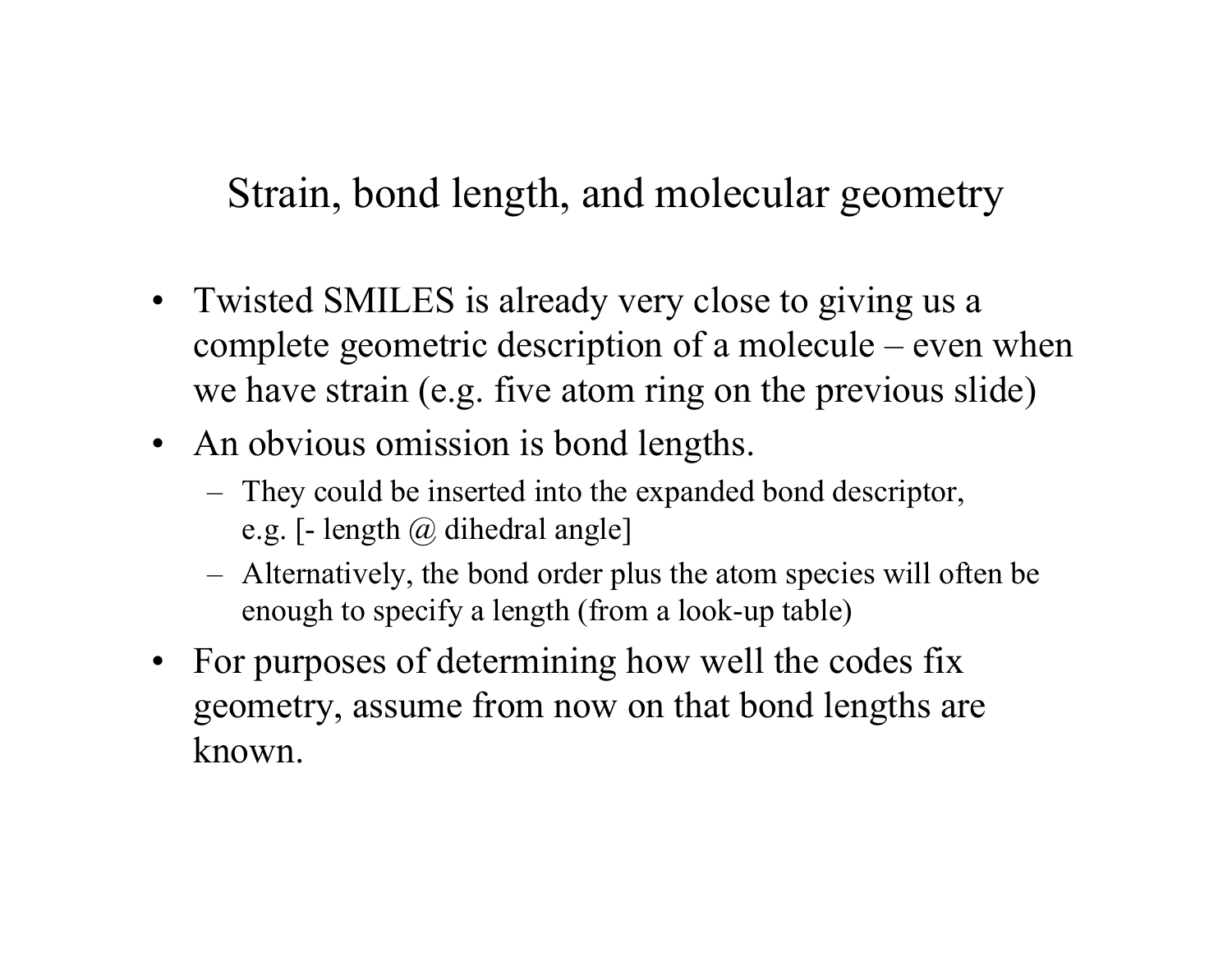## Strain Hints

- Ideally (i.e. in the absence of strain), the bond angles at each atom are specified by the configurational information from standard SMILES (ideal geometry of the @XX?).
- Even in some strained cases (e.g. cyclo-pentane) the explicit dihedral angles of Twisted SMILES are enough to fully specify the geometry.
	- $-$  9 relative degrees of freedom for the 5 C atoms of cyclo-pentane
	- 5 fixed by bond lengths, 5 by dihedral angles overspecified!
- Sometimes this will not be the case.
- If we want Twisted SMILES to specify the full geometry of any molecule, we can add "Strain Hints".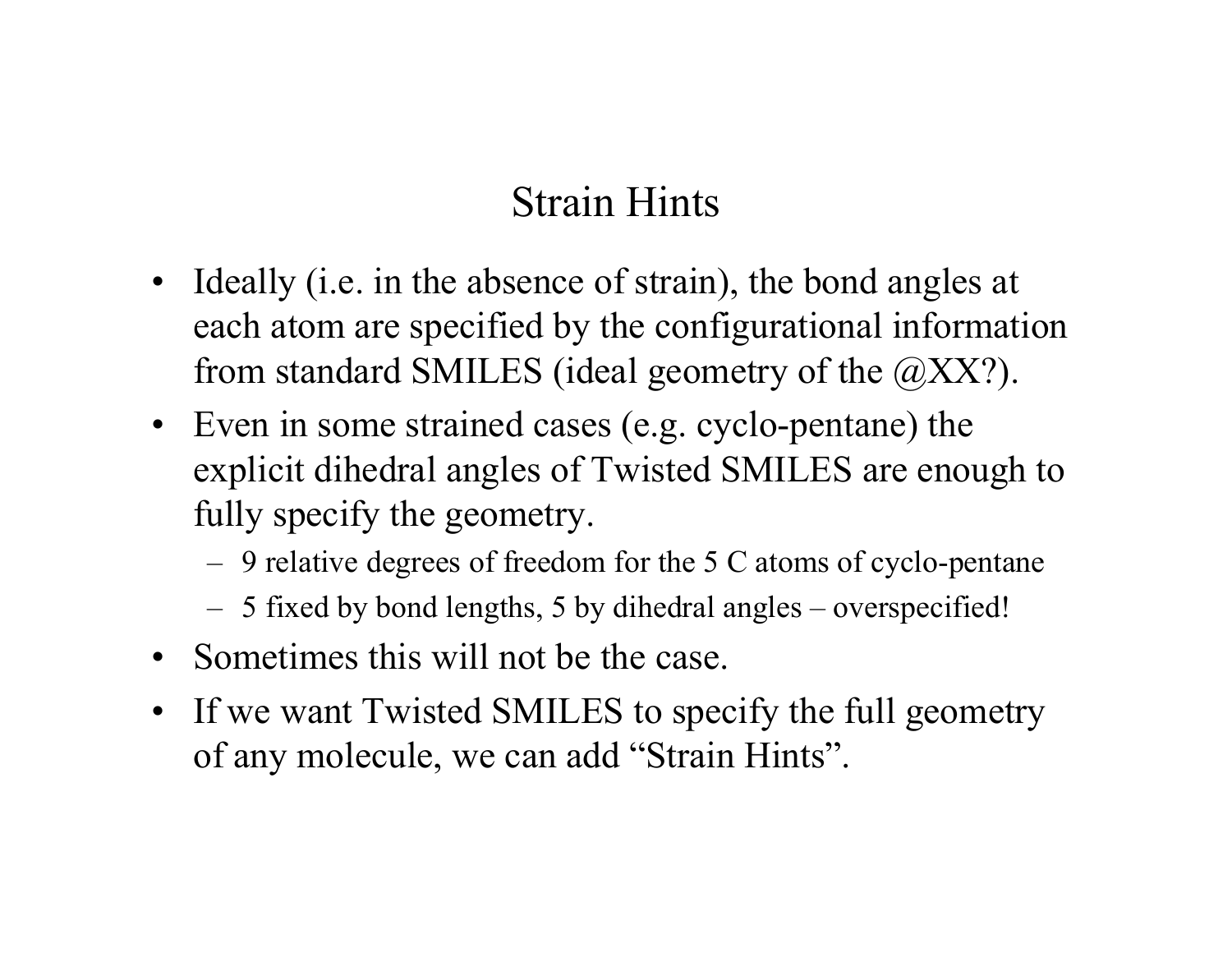## Strain Hints (continued)

- Strain Hints are
	- The missing piece of conformational information.
	- –"Hints" because much can be deduced from the dihedral angles already presented.
- Two possible (nearly equivalent) schemes are immediately apparent:
	- –Scheme 1: Add strain information to atom codes
	- –Scheme 2: Add strain information to bond codes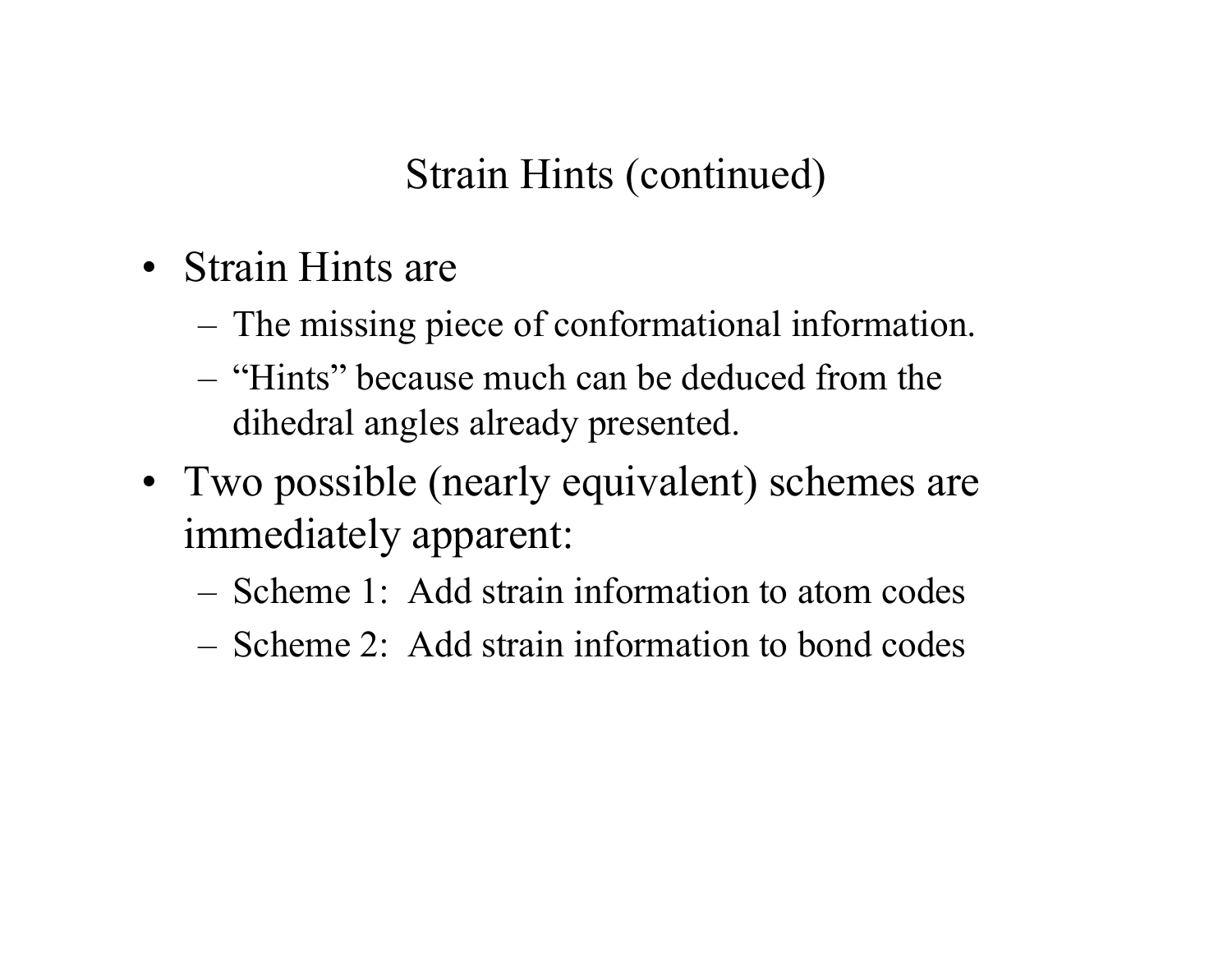#### Atom-Based Strain Hints



2n-3 angles are required for n explicit ligands. All the explicit bond angles at the atom are immediately specified.

> Third ligand needs two angles to specify strain:  $\alpha_3$  : how far from unstrained position  $\beta_3$ : which direction (bearing on surface of sphere)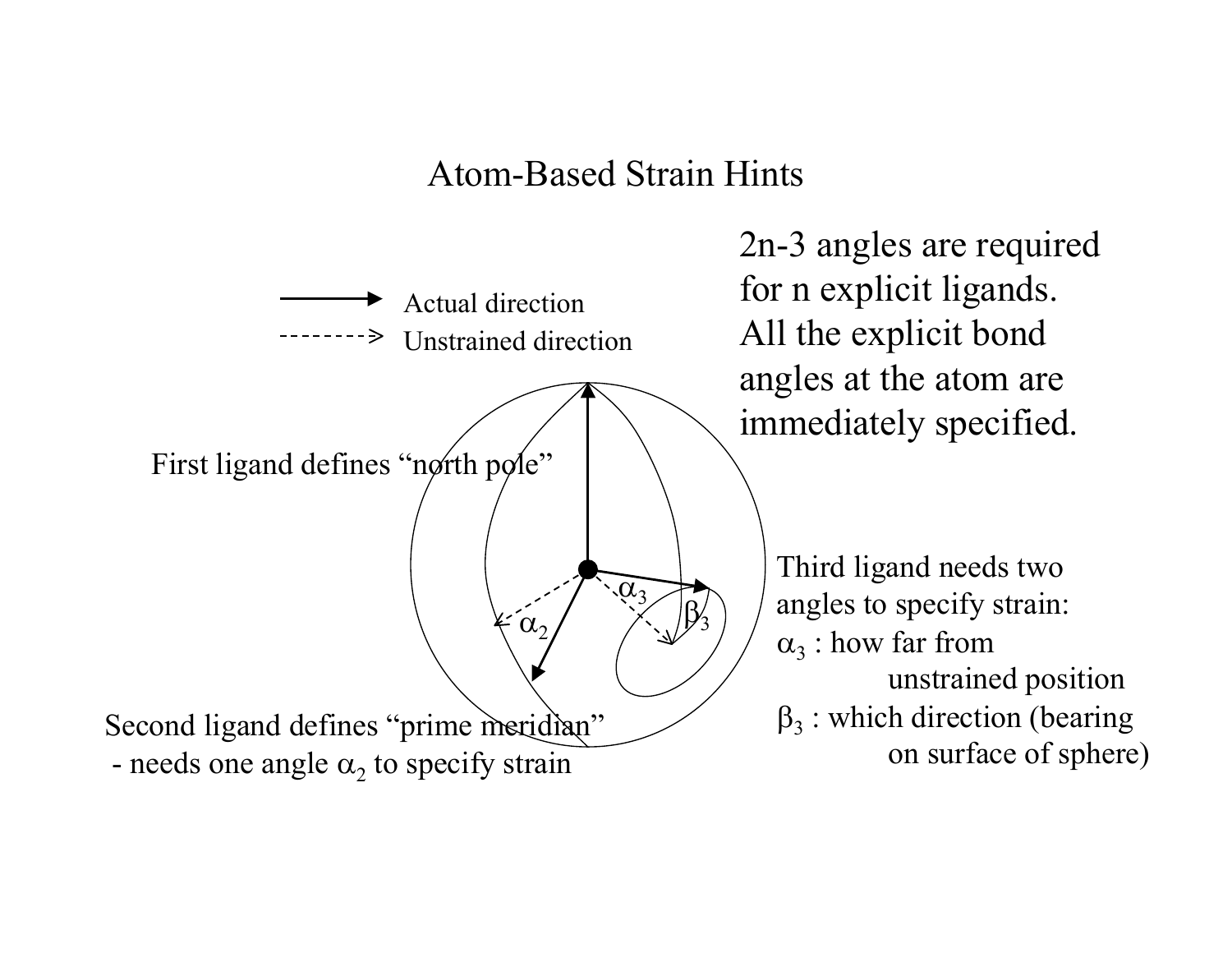#### Atom-Based Strain Hints (continued)

- $\bullet$ Atom based strain hints require specifying the deviation from the expected location of a number of points on a sphere
- $\bullet$ This task is not trivial, but is a familiar sort of job; cartographers do it all the time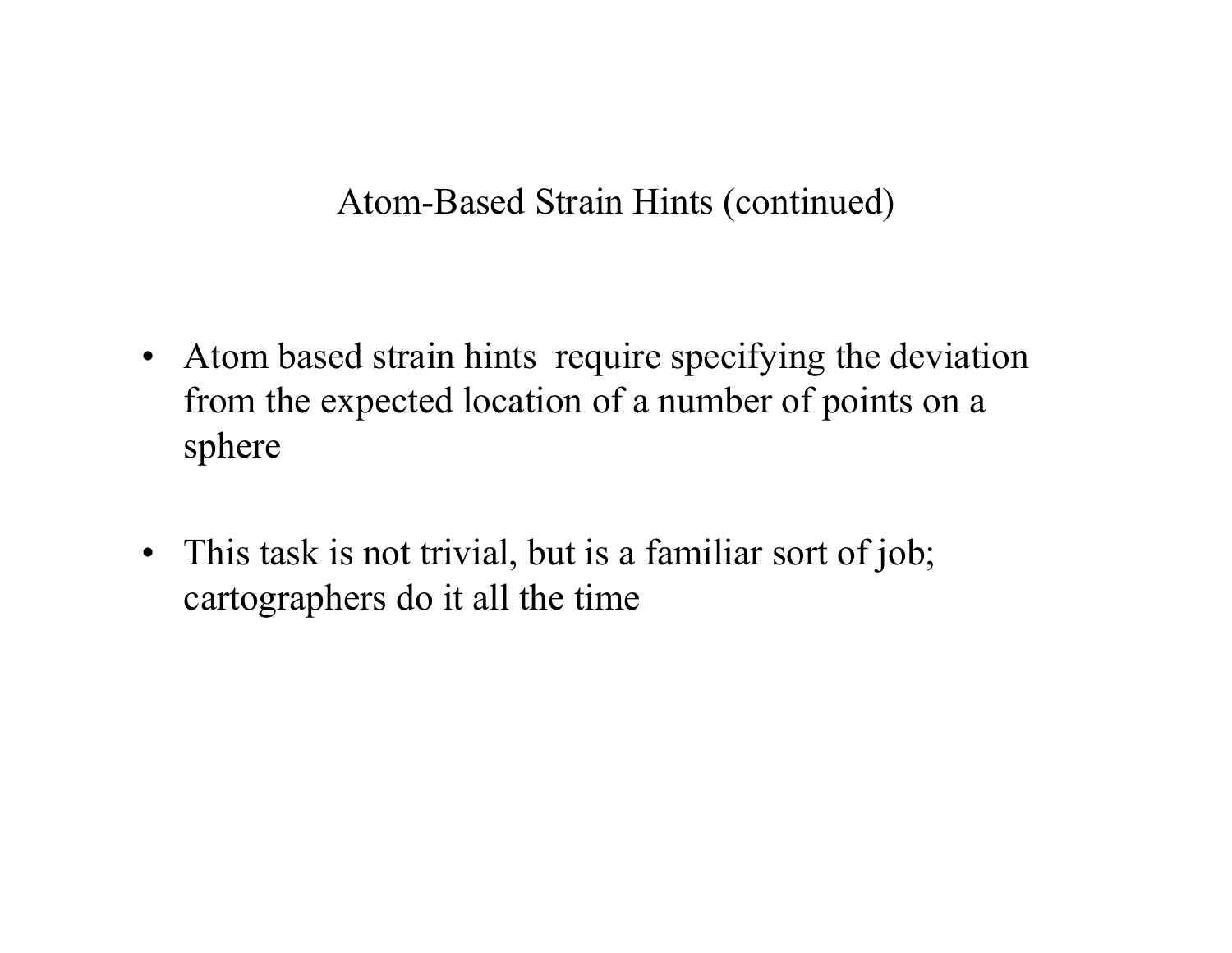Bond-based Strain Hints

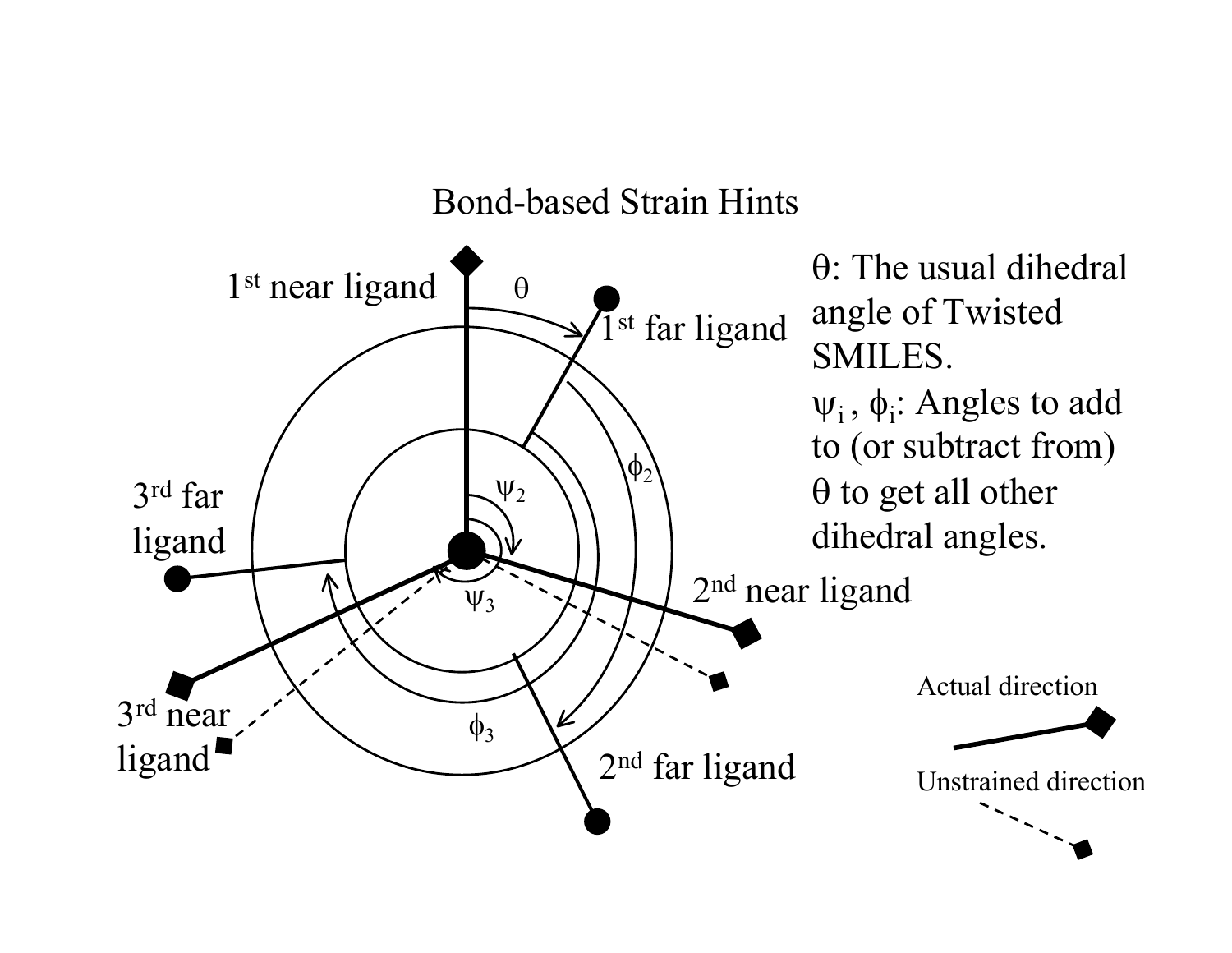#### Atom-based vs Bond-based

- Atom-based strain hints
	- are clearly sufficient for a complete geometric specification of the molecule (except for implicit hydrogen)
- Bond-based strain hints
	- are more "natural" in the sense that strain hints are motivated by *conformational* considerations, and thus belong with bonds
	- are equivalent to atom-based strain hints, except where we have atoms with only two explicit ligands – in which case we can add a (one-angle) atom-based strain hint where desired.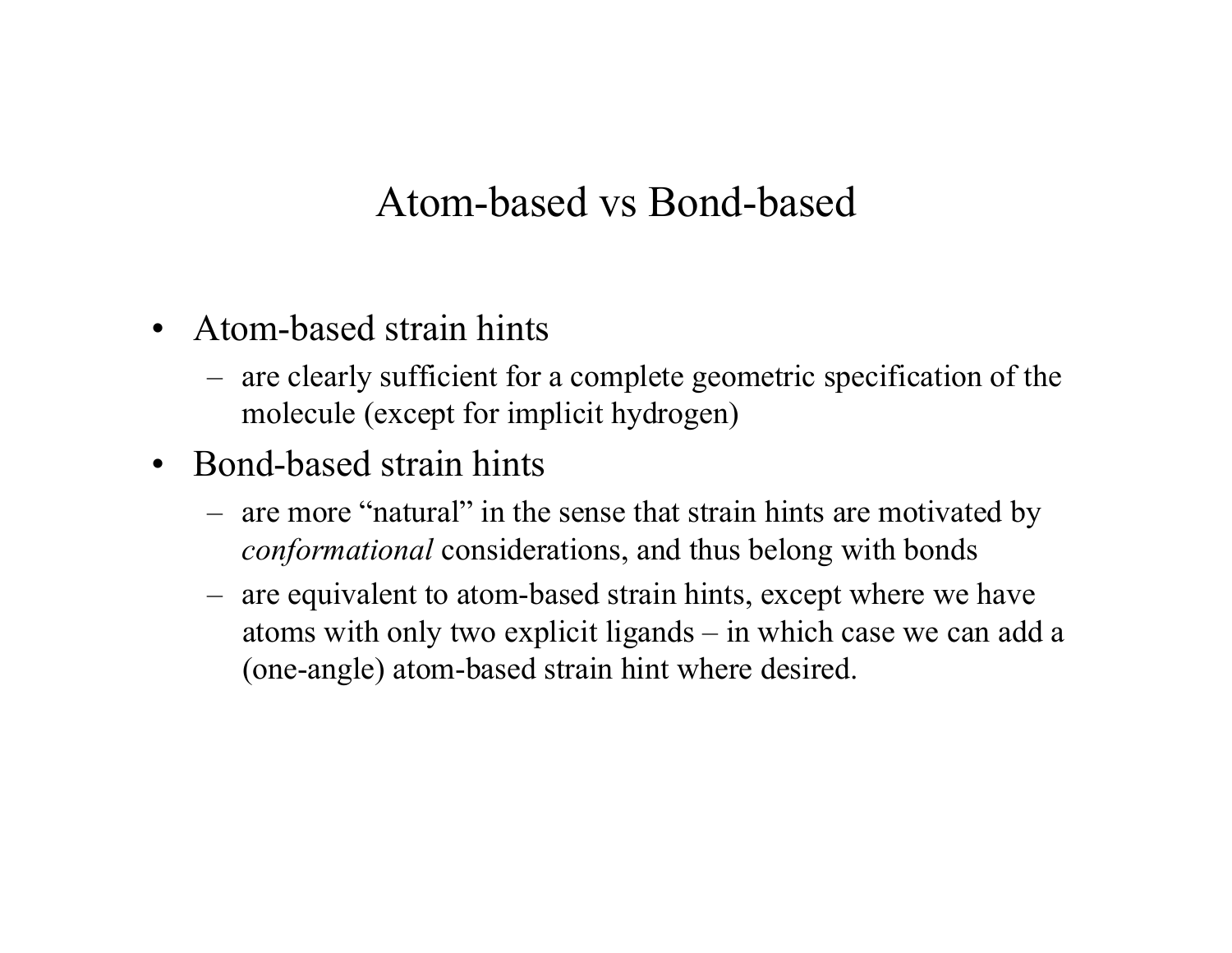## Nomenclature: are we there yet

- The problem of nomenclature can be considered "solved" if:
- (1) equivalent beasts have the same name
	- Canonicalization (i.e. resolving reduced chirality) should prove no harder for conformation than it was for configuration
- (2) different beasts have different names
	- Assertion: It is impossible to find two distinct molecules that code the same way in (continuous) Twisted SMILES with Strain Hints
	- Conjecture: It is diffi cult to find two distinct molecules that code the same way in Twisted SMILES even *without* Strain Hints
		- Challenge: We'd love to see an example!
- (3) names are descriptive
	- O n top of the (considerable!) descriptive capabilities of standard SMILES, Twisted SMILES tells you *a lot* about a molecule's geometry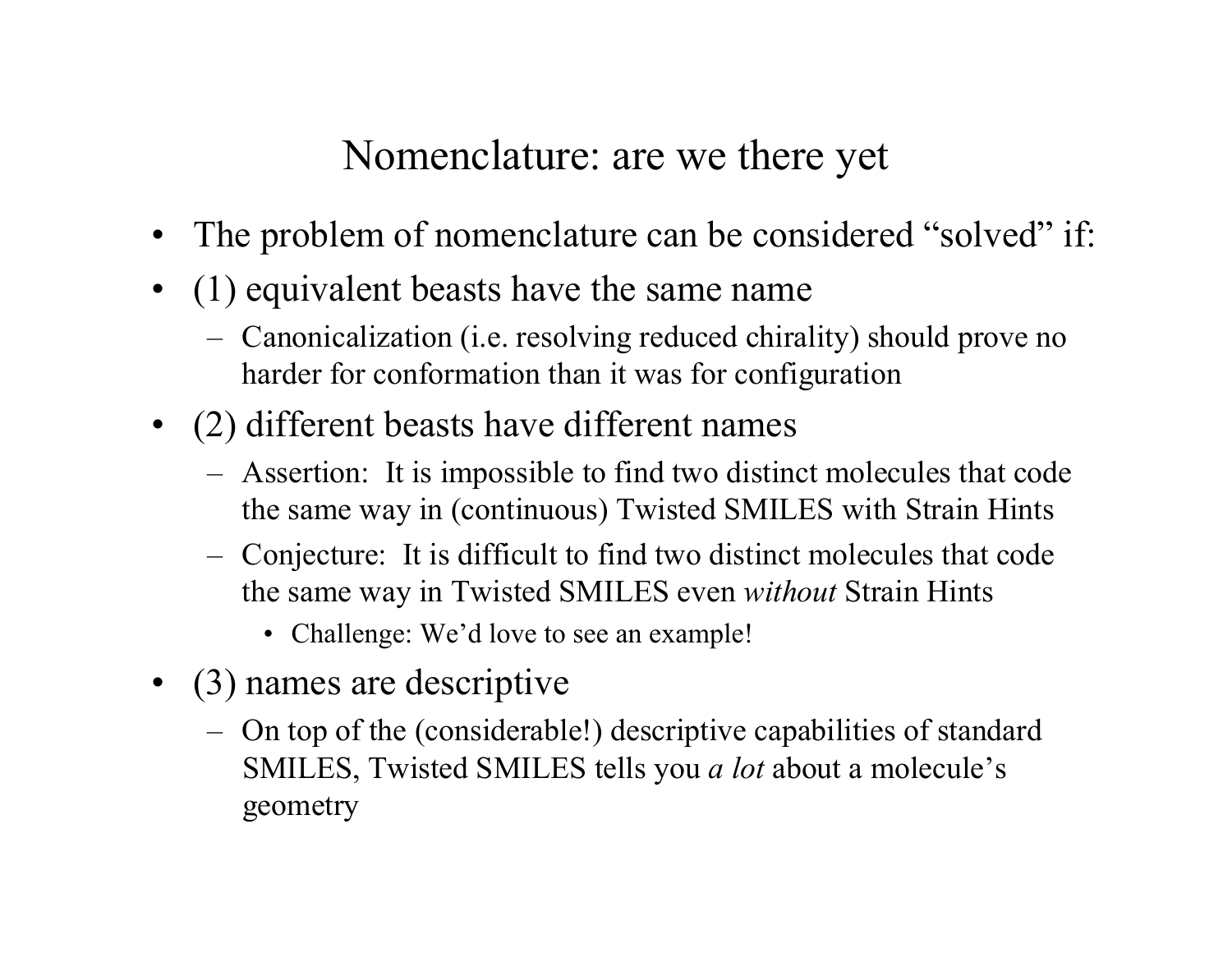## A parting shot

Dare we suggest ... IChI?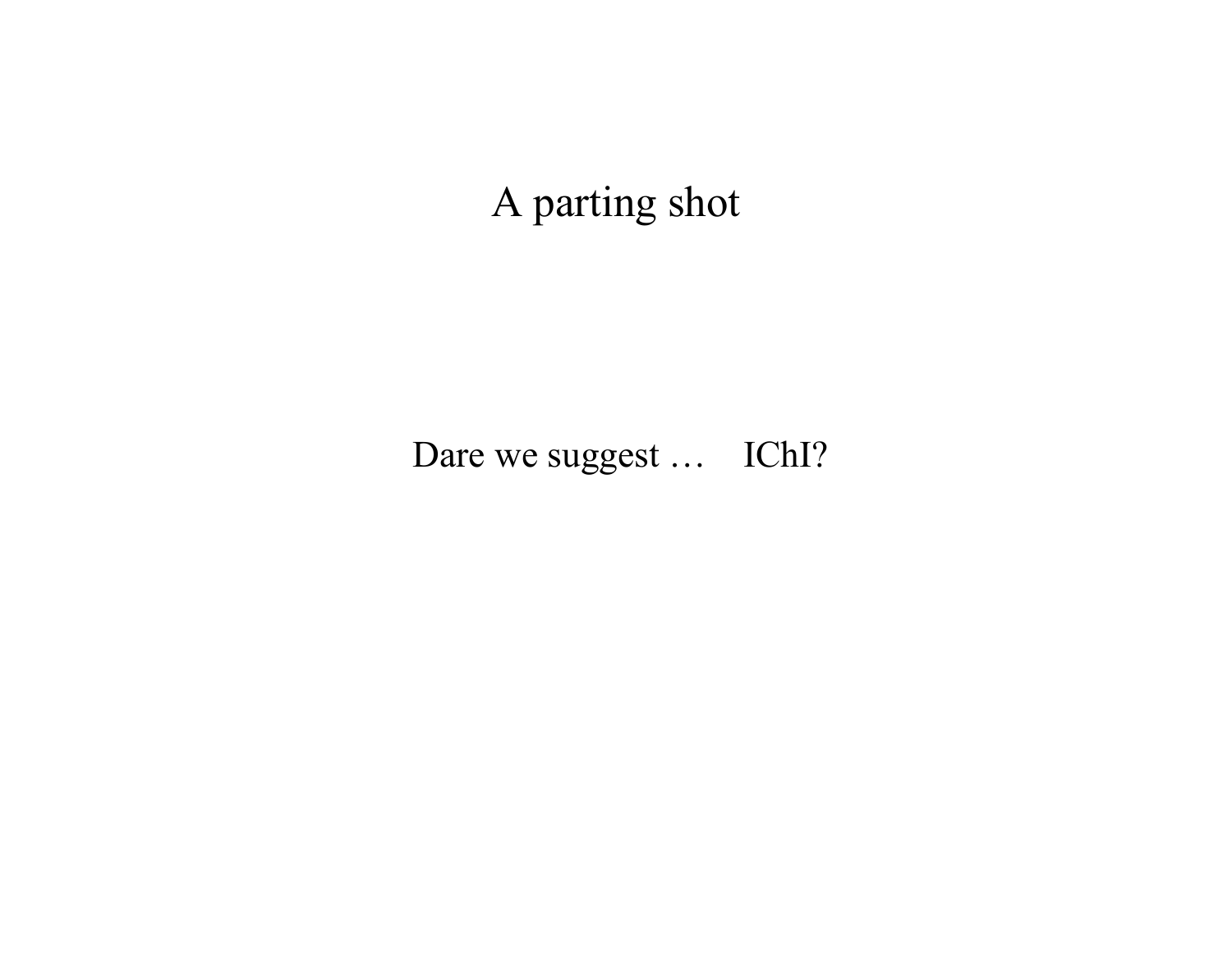#### Acknowledgments

- $\bullet$  The first acknowledgement is of a different category
	- To the Google search engine for the mapping, on Friday October 11, 2002
	- $-$  "Wisswesser"  $\rightarrow$  "Strings and Things" by John Bradshaw
- $\bullet$  Some of the people without whose support and constructive criticism this project would not have happened are
	- John Bradshaw, Colin Cameron, Jim S. Kennedy, Marcel Lefrancois, Bruce McArthur, Garfield Mellema, Gordon Murray, Warren Nethercote, Bill Roger, Michelle Shaw, Dave Weininger
- $\bullet$  And most importantly
	- (JM) Peggy, Alice, Eric, and Ian
	- (DP) Kim and Zachary